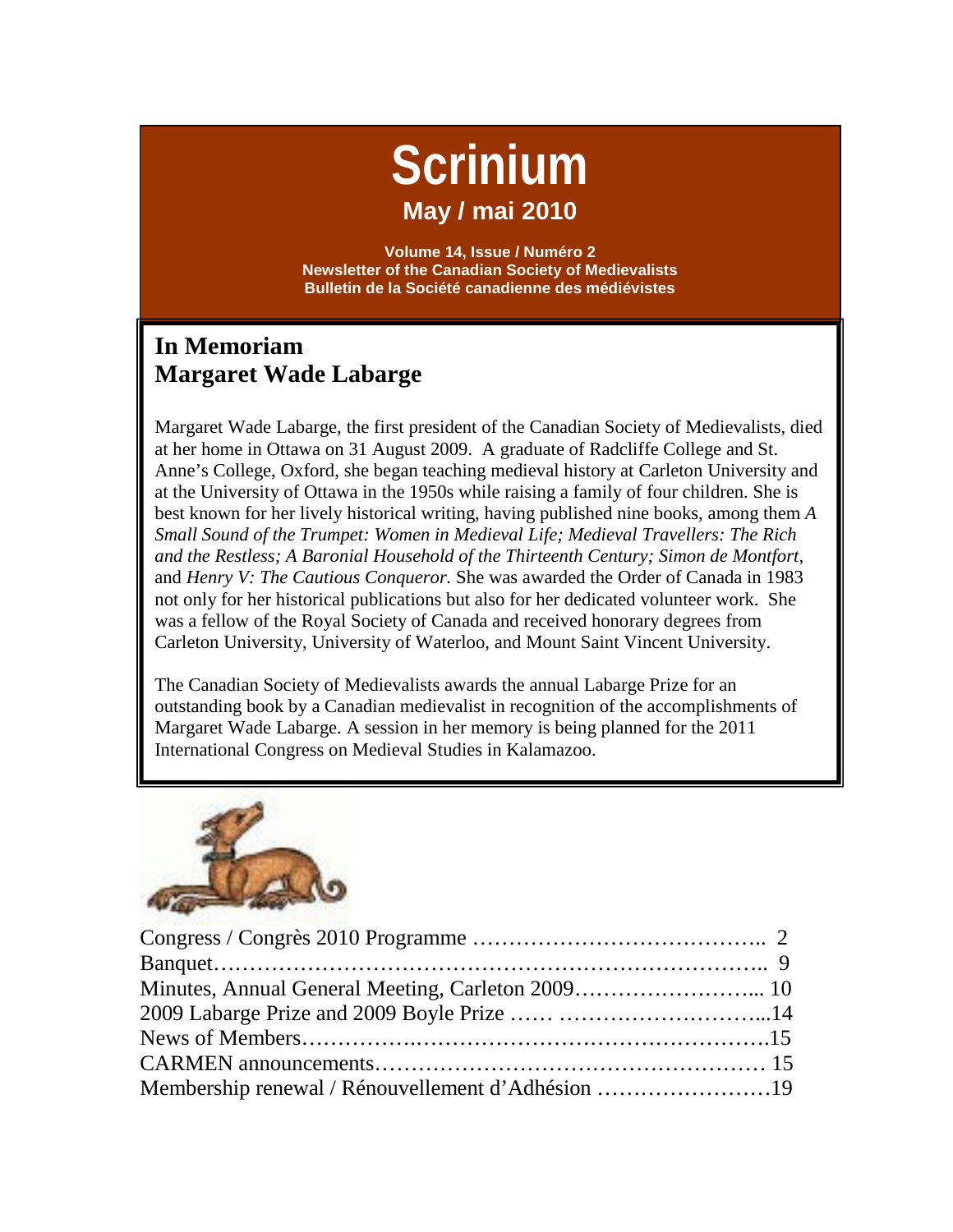### **Programme: Congress / Congrès 2010. Concordia University, Montreal**

# Friday May 28 / Vendredi le 28 mai

**Saturday, May 29 / Samedi 29 mai The Canadian Society for Renaissance Studies presents La Société Canadienne d'Études de la Renaissance présente**

#### **Une messe polyphonique aux frontières du Moyen Âge et de la Renaissance**

Les Scholastiques Neumatiques <www.scho-neumatiques.com> dir. Pascale Duhamel et Jonathan Oldengarm, orgue

The Church of St. Andrew and St. Paul / Église St. Andrew and St. Paul Sherbrooke & Redpath 20 h / 8:00 p.m. Régulier : 25\$ / Réduit : 15\$ // Regular : 25\$ / Reduced : 15\$

# **Saturday 29 May / Samedi le 29 mai**

**9:00 – 10:30 a.m. Room: H431 Welcoming remarks / Mot de bienvenue Anna Smol, President**

**Session 1: Understanding Genre / Questions d'histoire des genres**

**Anne Klinck** (UNB) What's in a Name? Pinning Down the Middle English Lyric **Ariane Bottex-Ferragne** (McGill) Savoir « Déconnecté » Vérités et merveilles surannées dans la *Navigation de Saint-Brendan* **Melissa Furrow and Peter Chiykowski** (Dalhousie) *King Edward and the Shepherd*: an Orphan at Court

#### **10:30-10:45 Coffee break / Pause café**

**10:45-12:30 Room: H431 Session 2: Plenary / Plénière Pierre Kunstmann and Ineke Hardy (**Université d'Ottawa) A work in progress: *The Electronic Dictionary of Chrétien de Troyes* Un travail en cours : le *Dictionnaire électronique de Chrétien de Troyes*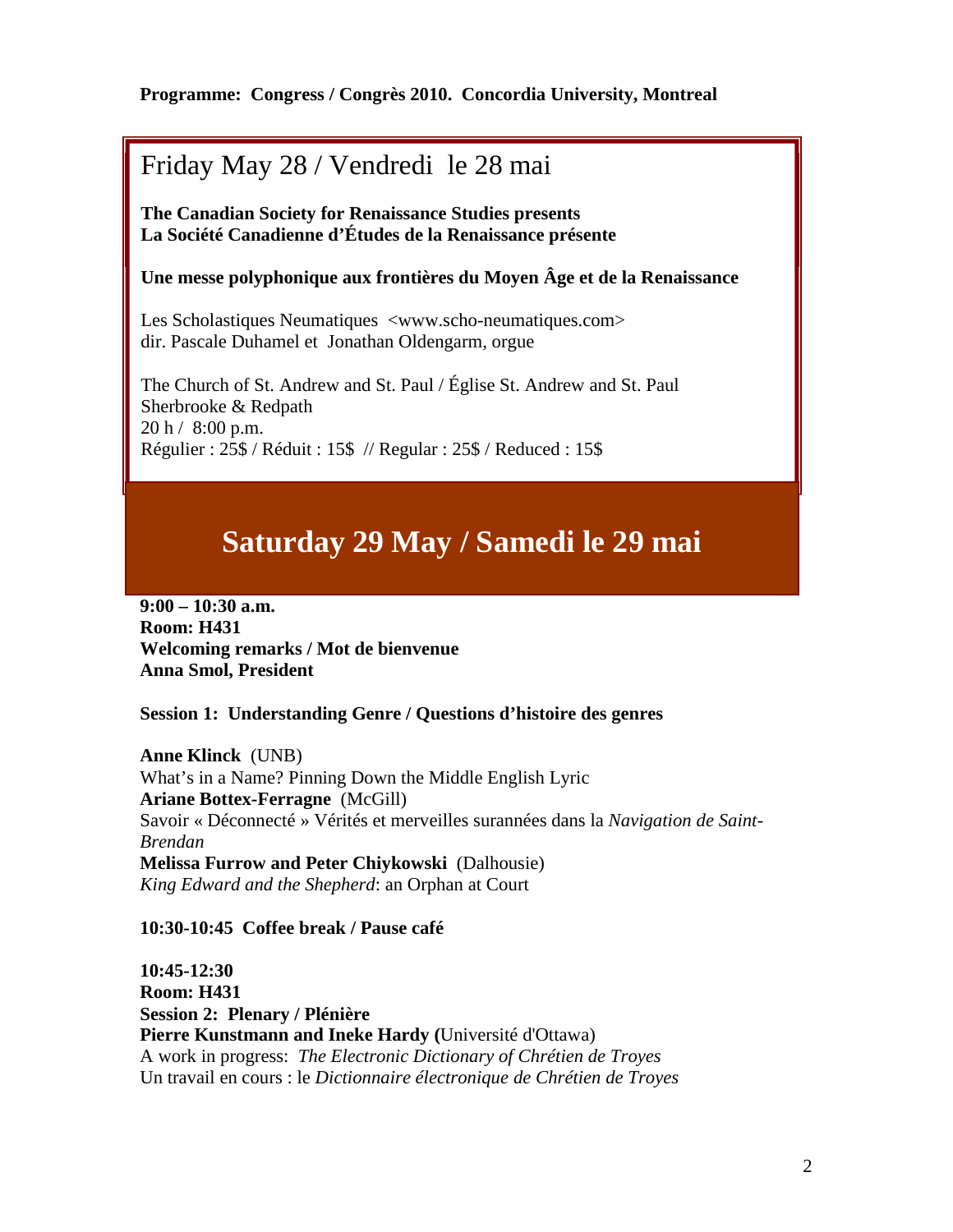**Saturday 29 May/ Samedi le 29 mai**



*Pierre Kunstmann*

We propose to present an overview of the bilingual *Dictionnaire Électronique de Chrétien de Troyes* (a joint project of the University of Ottawa's Laboratoire de Français Ancien and the laboratoire ATILF/CNRS, Nancy, France) and give a demonstration of the version currently accessible on the Web at [http://www.atilf.fr/dect.](http://www.atilf.fr/dect) The DÉCT is not just a dictionary searched by means of a headword : it is a true lexicographical tool, comprising both an annotated textual database (lemmas and parts of speech) transcribed from manuscript BnF fr. 794 and accompanied by images of that codex, and the lexicon resulting from the analysis of those texts. The database includes all five of the author's romances: *Érec*, *Cligès*, *Lancelot, Yvain*, and *Perceval*. For the lexicon entries, the first four letters (A-D) are now available.

Nous présenterons, dans cette communication, le *Dictionnaire Électronique de Chrétien de Troyes* (projet conjoint du Laboratoire de Français Ancien, Université d'Ottawa, et du laboratoire ATILF/CNRS, Nancy, France) et ferons une démonstration de la version actuellement sur le Web à l'adresse [http://www.atilf.fr/dect.](http://www.atilf.fr/dect) Le DÉCT n'est pas un simple dictionnaire que l'on interroge à partir des entrées. Il s'agit d'un véritable outil lexicographique qui comprend, d'une part, une base de textes annotés (lemme et catégorie grammaticale), transcrits à partir du manuscrit BnF fr. 794 et accompagnés des images de ce codex, et, d'autre part, le lexique résultant de l'analyse des textes. La base comprend les cinq romans de l'auteur : *Érec*, *Cligès*, *Lancelot, Yvain*, *Perceval* ; pour les articles du lexique, les quatre premières lettres (A-D) sont maintenant accessibles.

### **12:30-2:00 Break / Pause café**

**2:00-3:45 Session 3: Room H431 Legal Understandings / Questions d'histoire du droit**

#### **Robin Sutherland-Harris** (Toronto)

Authenticating Gestures: Legal Performance in Twelfth-Century English Charters **Jean-Philippe Marcoux-Fortier (**Université Laval)

Rites «hérétiques» et mise en forme de l'écrit au sein d'un registre inquisitorial albigeois (ms. lat. 11847, début XIVe siècle).

#### **Olivier Reguin** (UQAM)

Solving a Metrological Problem numerically: the foot, the perch and the acre of England **Andrew Taylor (Ottawa)** 

Written Record to Memory: The Implications of Delgamuukw vs. Regina for Canadian Medieval Studies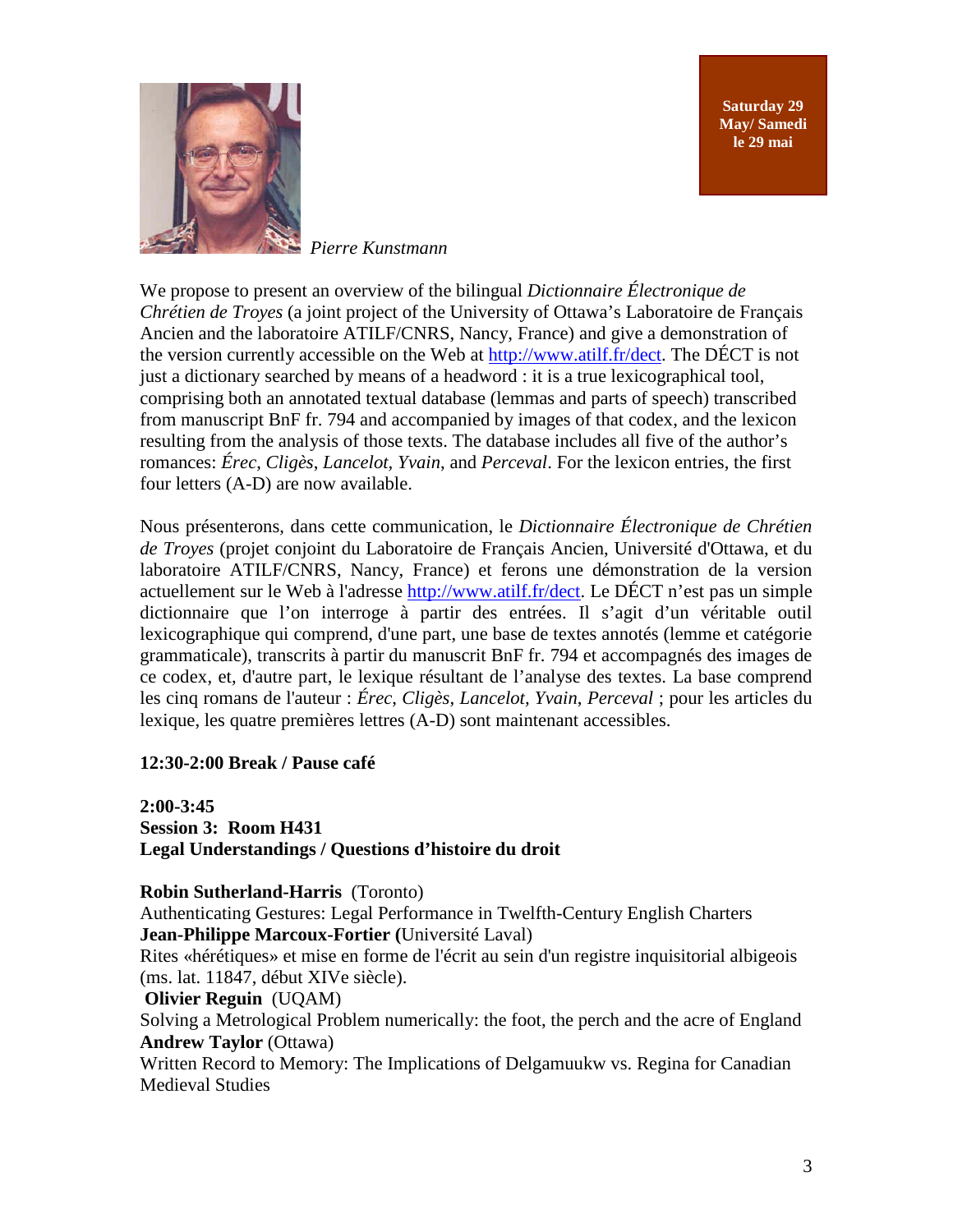**2:00 – 3:45 Session 4: Room H433 Art and Archeology / Art et archéologie**

**Joan Isobel Friedman** (Independent Scholar) Alfonso Pecha De Vadaterra: Spiritual Advisor, Amanuensis, and Disciple **Laura Marchiori** (Carleton) Connecting images and texts: defining masculinity through text-based images in the tenth- century paintings of Santa Maria in Pallara, Rome **Harriet Sonne de Torrens** (University of Toronto Mississauga) "Dirty Little Secrets – Crimes Against Women in Medieval Art" **Megan Meredith-Lobay** (Alberta) The Archaeology of Long Cist Burials in Western Scotland: context, character and Christianization

**3:45 – 4:00 Break / Pause café**

**4:00 – 5:30 Session 5: Room H431 Urban Identity and Power / Identité et pouvoir urbains**

#### **Jennifer Bernadette Konieczny** (Toronto)

Citizens, Students, and Others in Bologna **Lynn Gaudreault** (UQAM) Le registre de délibérations comme outil de représentation de l'identité urbaine et lieu de dialogue entre autorité communale et pouvoir royal (Brignoles, 1387-1391) **David Porreca** (Waterloo)

Collapsing Empire, Regime Legitimacy and Medieval Localization: From "Bread and Circuses" to Coersion to Nothing at All

**4:00 – 5:30 Session 6: Room H433 Interpretive Practices / Méthodes interprétatives**

**Anna Lewis** (Ottawa) Sharing Books and Sharing Lives: Promoting Discernment and Resisting Heresy in Fifteenth-Century London. **Brett Roscoe** (Queen's) Reading the Diptych: *The Awntyrs off Arthure*, Medium, and Memory **Danny Gorny** (Ottawa) Chaucer's *Parson's Tale* and the Subject of Narrative

**Saturday 29 May/ Samedi le 29 mai**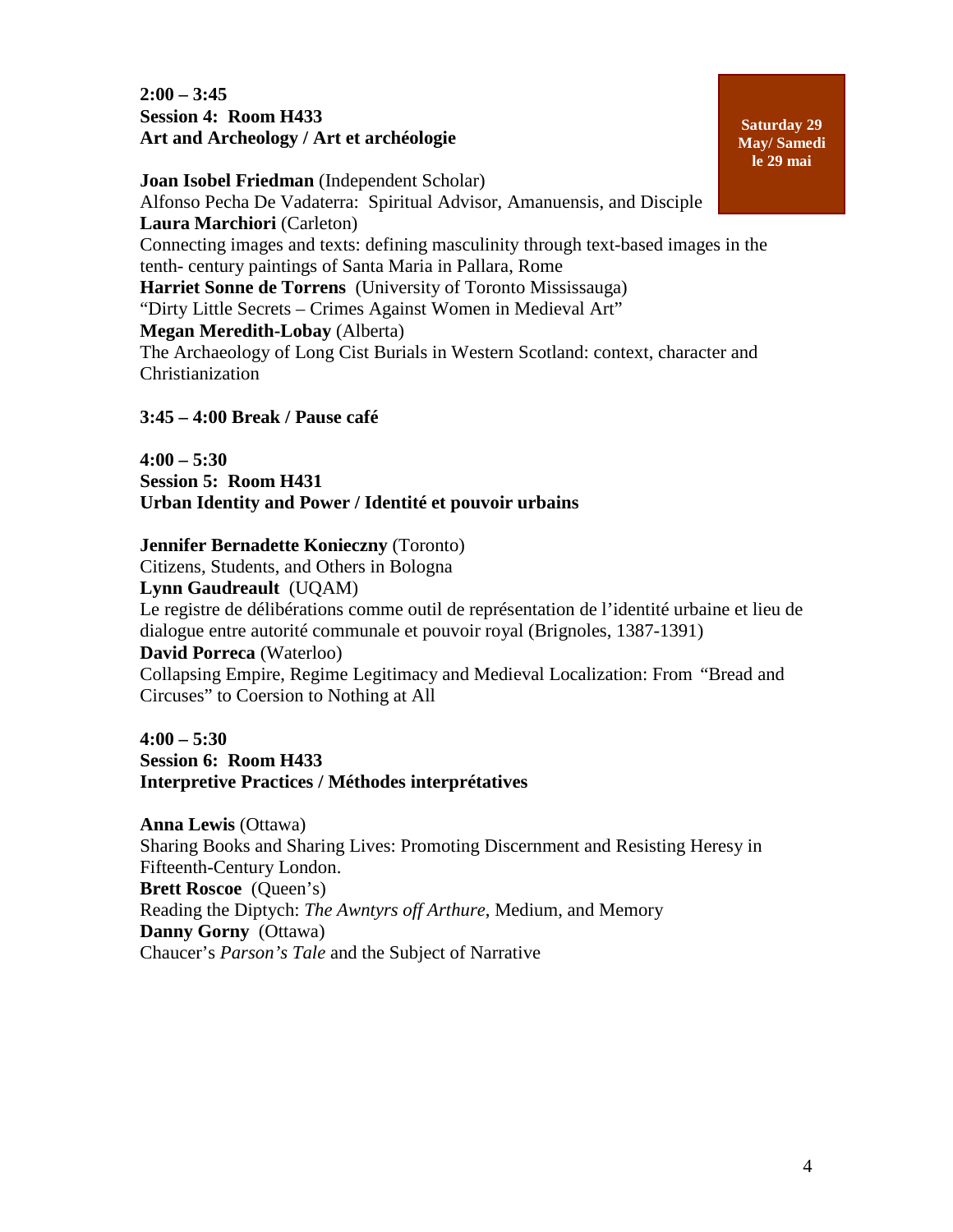### **9:00 – 10:30 Session 7: Room H431 Medical Understandings / Questions d'histoire de la médecine**

**Nicholas Everett** (Toronto) Pharmacy from Antiquity to the Middle Ages **Tirzah Meacham** (Toronto) Obstetrics and Gynecology in Medieval Commentaries on Talmud **Donna Trembinski** (St. Francis Xavier) Seeking Connections between Cures for Pain and Theoretical Conceptions of Pain Experience in the Thirteenth Century

**9:00-10:30 Session 8: Room H433 Texts and Intertexts / Textes et intertextes**

**Victoria Goddard** (Toronto) "The *Consolation* in the *Comedy*: Dante's Reading of Boethius." **Emilie Anne Brancato** (Toronto) Boethian *mystique courtoise*: Synthesis in *Le Mirouer des simples ames* **Giselle Gos** (Toronto) Women, Gender and Sexuality in Middle English Romance

#### **10:30-10:45 Break / Pause café**

**10:45-12:30 Session 9: Room H431 Cross-Cultural Understanding / Questions d'histoire transculturelle**

#### **Marc Carrier** (Université de Montréal)

Les *Gesta Francorum et aliorum Hierosolimitanorum* ont-ils servi d'ouvrage de propagande pour Bohémond de Tarente au lendemain de la première croisade? **Elizabeth Lapina** (Queen's) The Origins of the Narrative of the Miracle of Intervention of Saints in the Battle of Antioch **Sebastien Rossignol** (York) Communicateurs et interprètes dans les sites portuaires de la mer Baltique au Moyen Age **Roubina Shnorhokian** (Queen's) Adopting a Latin Religious Life: The Cases of Het'um and Het'um of Cilician Armenia

**10:45- 12:15 Session 10: Room H433 Hrabanus Maurus Lisa Lynn Chen** (Toronto) What a Difference a Day Makes: The 8<sup>th</sup> Day of the Week in Rabanus Maurus' *De rerum naturis Liber X*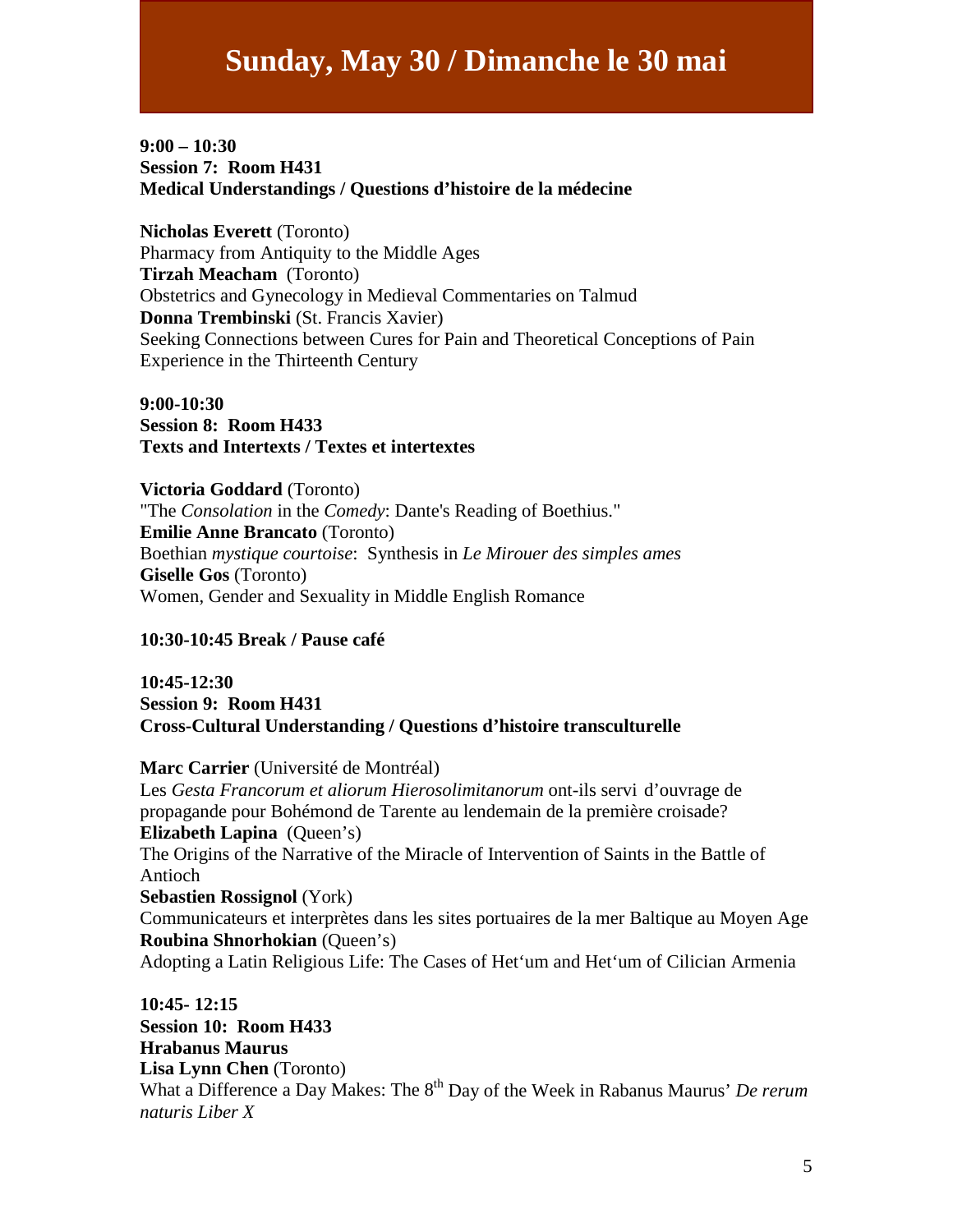**Michele Camillo Ferrari** (University of Erlangen) *Mystica rerum significatio*. Hrabanus Maurus and his encyclopaedia / *Mystica rerum significatio*. Hraban Maure et son encyclopédie **Bill Schipper** (Memorial) The *Clavis Melitonis* and Hrabanus's *De rerum naturis*

**12:30-2:00 Break 2:00 – 3:30 p.m. Session 11: Plenary / Plénière Room H431 Simon Gaunt** (King's College London)

**Sunday 30 May/ Dimanche le 30 mai**



**Coming Communities in Medieval Francophone Writing about the Orient**

Medieval Francophone writing about the Orient always lays considerable stress on the idea of diversity (*diversité(s)*). Does this mean that the world is considered so fractured that any idea of community that will transcend the world's diversity is simply precluded? Does the centrality of the idea of diversity itself presuppose violent confrontation between East and West, or between different factions in the East or West? This paper will be an attempt to think through these questions using the writing of recent theorists of community, particularly Giorgio Agamben. It will seek to highlight the differences between the texts under consideration, in particular those attributed to Marco Polo, Mandeville, and Hayton, and it will also respond to recent work on this material that argues it invariably reinforces cultural prejudice with a view to encouraging confrontation between East and West.

*This session is supported by a grant from the Canadian Federation for the Humanities and Social Sciences.*

### **3:45 – 5:00 Annual General Meeting / Assemblée générale annuelle Room H431**

### **Banquet**

Le Mas des Oliviers, 1216 rue Bishop. 7:00 p.m. \$54.00 (including tax and tip; excluding wine; correct change or cheque appreicated) Please reserve your place with Marc Cels [\(marcc@athabascau.ca\)](mailto:marcc@athabascau.ca) by May 25. The menu is on page 9.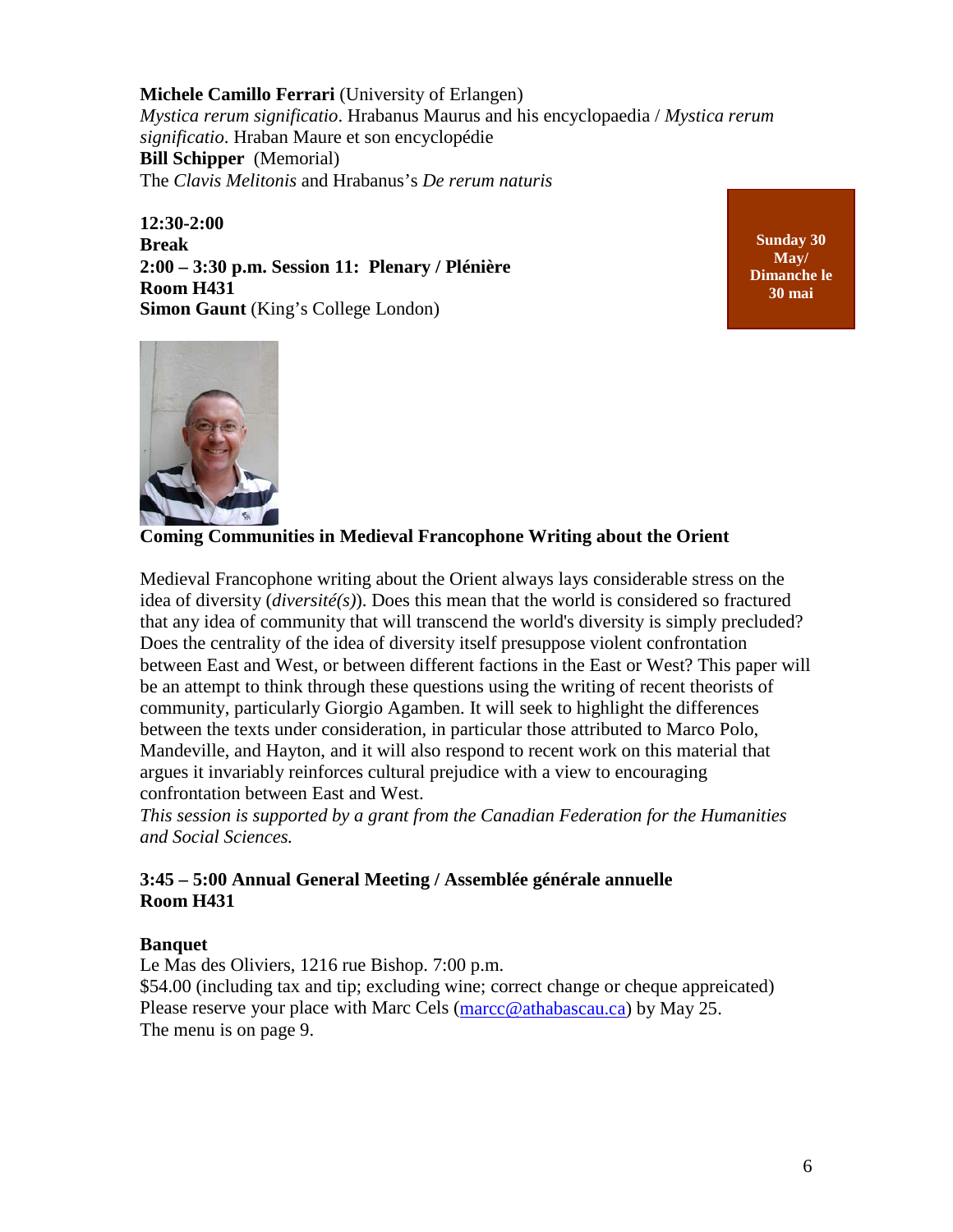# **Monday, May 31 / Lundi le 31 mai**

**9:00-10:30 Session 12: Room H427.00 Telling Stories in Medieval European Courts / Conter des histoires dans les cours d'Europe au Moyen Âge A joint session with the Canadian Historical Association / Session conjointe avec la Société historique du Canada Supported by an Aid for Interdisciplinary Sessions grant from the CFHSS / Avec l'aide du Soutien pour séance interdisciplinaire de la FCSH**

**Cynthia Neville** (Dalhousie)– Chair and commentator Telling Stories in Medieval European Courts **Steven Bednarski** (St. Jerome's, Waterloo) "To Tell the Truth and Diligently Explain It": Deposition Tales in a Late Medieval Provencal Court. **Alexandra Guerson** (Toronto) Manipulating the courts: Christians and Jews in late fourteenth-century Catalonia **Shannon McSheffrey** (Concordia) Telling Stories About Sanctuary in Late Medieval English Courts

### **9:00-10:30 Session 13: Room H433 Ethics of Reading / Éthique de la lecture**

**Bruce Gilchrist** (Bishop's) Pathos, the Public, and Capital Punishment in the *Canterbury Tales* **Michael Alexandre Sauvé** (Chicago) Of Farts and 'Ars Metrike': Thinking Ethics and Justice in the Excesses of Chaucer's *Summoner's Tale* **Tanhum Yoreh** (York) The Sabbath as an Environmental Ethic: Traditional Commentary vs. Modern Commentary

**10:30-10:45 Break / Pause café**

**10:45-12:15 Session 14: Room H431 Late Medieval Clergy / Le clergé au bas Moyen Âge**

**Sara Butler** (Loyola University New Orleans) "Anti-clerical, or Pro-clerical? English Parishioners and their Priests before the Reformation" **Margaret McGlynn** (Western Ontario) "Criminous Clerks and Literate Laity" **Derek Neal** (Nipissing) "Medieval, Clerical, and Masculine Identities in 16<sup>th</sup>-Century England: Considering Gender, Religion and Periodization"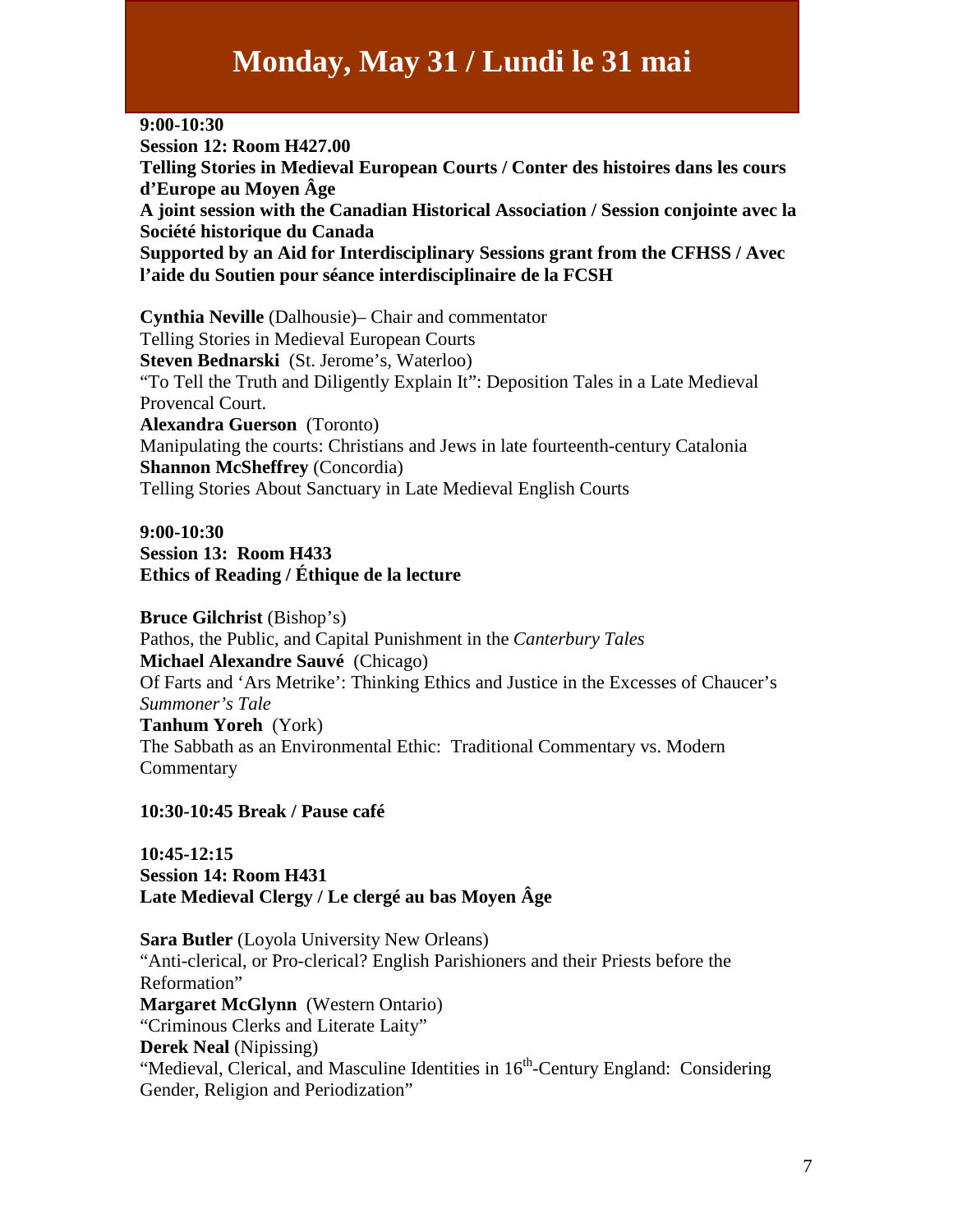#### **10:45-12:15 Session 15: Room H433 Rhetoric and Logic / Rhétorique et logique**

**Douglas Hayes** (Lakehead) "Rhetorical Entrapment in Robert Henryson's *Morall Fabillis*" **Eyvind Ronquist** (Concordia) Learning and Teaching–Gladly **Tristan Major** (Toronto) Wordplay and the Venerable Bede: A Preliminary Study

**12:15-12:30 Break / Pause café**

**12:30 – 1:45 Session 16: Room H431 Medievalisms / Médiévismes**

**Mary Catherine Davidson** (York) American English and Hollywood Medievalisms after World War II **Robin Vose** (St. Thomas) Crusade, Jihad, Film: encrypted connections and (missed)understandings **Renee Ward** (Wilfrid Laurier) Tamora Pierce's Song of the Lioness: Children's Fantasy and the (Medieval) Female Warrior

**12:30-1:45 Session 17: Room H433 Virtues and Vices / Les vertus et les vices**

**Marc Cels** (Athabasca) "Examining Wrath in the Late Middle Ages." **Corey Owen** (Saskatchewan) *Cleanness* as an Investigation of Temperance **Harry Fox** (Toronto) Piety, Beauty and Love in a Yiddish Manuscript

If adjustments have to be made to this programme, they will posted on the CSM website before the conference:

### www.csm.wlu.ca

**Monday, May 31 / Lundi le 31 mai**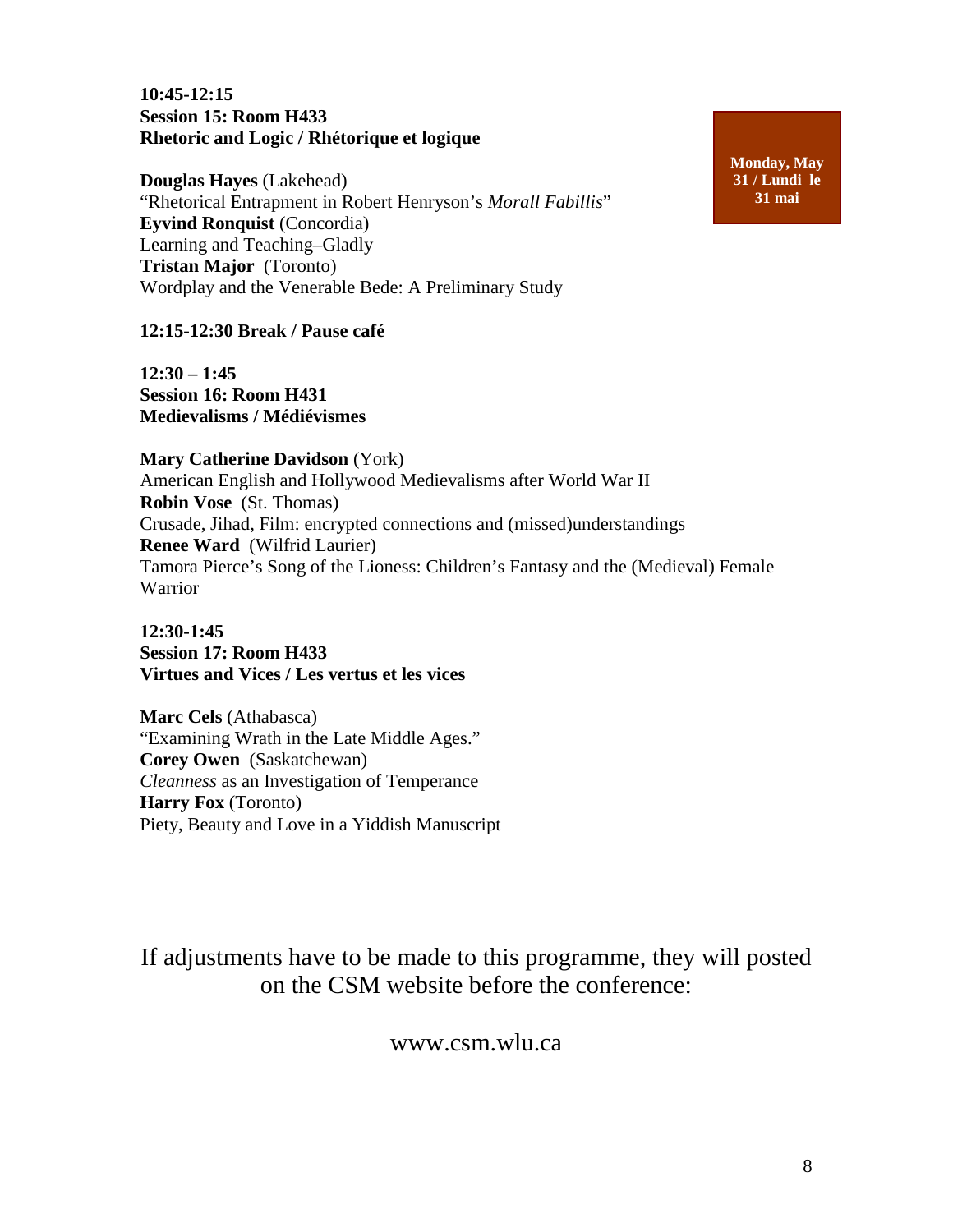#### Sunday May 30 / Dimanche le 30 mai

CSM Annual Banquet 7:00 p.m.

# **Le Mas des Oliviers**

### **1216 rue Bishop**

**http://www.lemasdesoliviers.ca/html/histoire\_an.html**.

*\*\*\*MENU\*\*\**

#### **LE POTAGE DU JOUR**

(Soup of the day)

**\*\*\*\*\***

#### **L'EFFEUILLÉ DE MESCLUN À L'ORANGE ET NOIX D'ACAJOU**

(Mixed greens with oranges and walnuts)

**OU**

**LE FEUILLETÉ D'ESCARGOTS MAÎTRE-GASTON**

(Snails in pastry with white wine sauce)

**\*\*\*\*\***

**LE SUPRÊME DE VOLAILLE AU POIVRE VERT**

(Breast of chicken with green peppercorn sauce)

**OU**

#### **LES ESCALOPES DE VEAU CHASSEUR**

(Veal scaloppini with mushroom sauce)

**OU**

#### **LE JARRET D'AGNEAU À LA PROVENÇALE**

(Lamb shank with dried tomatoes)

#### **OU**

#### **LE SAUMON POCHÉ AU BEURRE DE CIBOULETTE**

(Poached salmon in a chive butter sauce)

**OU**

#### **LE FILET DE BOEUF "BRÉBANT"**

(Filet of beef in red wine & béarnaise sauce)

**OU**

#### **LE BAR DU CHILI BRAISÉ AU VERMOUTH ET SA PURÉE À L'AIL**

(Chilean sea bass with vermouth sauce & garlic mashed potatoes)

**\*\*\*\*\***

#### **L'ASSIETTE GOURMANDE**

**\*\*\*\*\***

#### **CAFÉ**

**54,00\$ par personne \$54.00 per person (including tax and tip; excluding wine)**

**Vegetarian dishes on request Please reserve with Marc Cels [marcc@athabascau.ca](mailto:marcc@athabascau.ca) by May 25**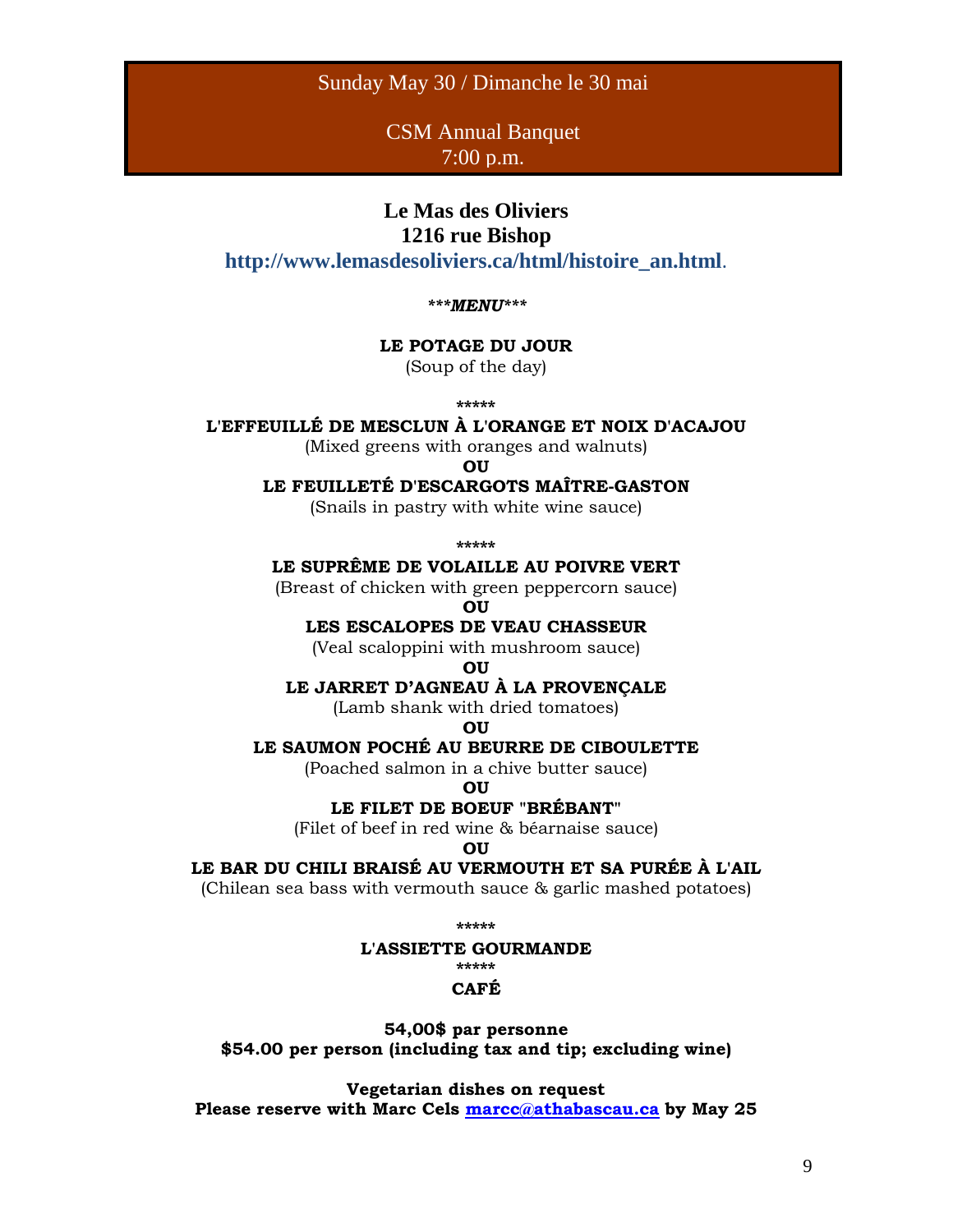# **Minutes May 25, 2009 Annual General Meeting Carleton University**

Members Present: Oliver Reguin, Donna Trembinski, Marc B. Cels, Markus Stock, Rhiannon Purdie, Siobhain Bly Calkin, Adam Hutka, Joanna Luft, David Porreca, John Osborne, Bill Schopper, Andrew Taylor, Louise D'Arcens, Kouky Fianu, Valerie Creelman, Kenna Olsen, Lynn Arner, David Watt, Christa Canitz, Carol Harvey, Serina Patterson, Elizabeth Edwards, James Weldon, Anna Smol, Kathy Cawsey, Chris Nighman.

- 1. Approval of the Agenda moved, Marc Cels; seconded Rhiannon Purdie. Carried.
- 2. Report from SSHRC program officer, Suzanne Dagenais
	- a) Blue Ribbon panel peer review process put into place; a report is on the website. 6,000 researchers participated. The results indicate that they are doing well, but there were 39 recommendations, for example that examples of outstanding grant proposals and tipsheets on CVs, etc. be put on the website (already done); that SSHRC broaden the pool of external assessors; that committee 15 (interdisciplinary) be abolished and all committees be responsible for those applications (SSHRC may not follow this recommendation); that clear policy goals regarding new scholars be implemented, and that there be some success rate goals.
	- b) Strategic review a government review on a four-year cycle. According to the 2009 Federal budget, RTS are no longer given (in 2008, there were 904 requested and 132 given; in 2009 there were 1483 requested and 142 given); health-related research funding has been decreased.
	- c) Canada Graduates scholarship 17.5 million has been designated. There is a focus on businessrelated research. These awards are in addition to other awards. Dagenais suggested that there are ways to twist one's own discipline to fit the "business-related research" requirement.
	- d) 2009 SRG awards 2880 eligible applications, 941 grants including 26 awards to new scholars. 32.7 % overall success rate but there was a variation across committees in this success rate. \$83,712 was the average for a three-year award. These awards will be going all online in the fall (PDF); no need for signatures, etc. They will be using the system NSERC has used, therefore they don't expect glitches.

Anna Smol had asked how many applications in each committee were successful for Medieval Studies: Committee  $\#1$ : 2008 – 16 successful; 2009 – 10 successful (but only 6 actual; the others were  $4As$ ; Committee  $#18: 2008 - 6$  applications successful;  $2009 - 9$  successful (3 actual). Dagenais suggested that if we are wondering which committee to apply to, we should look at who is making up the committee for that year and thus is in a better position to assess our track record. With regard to group applications, this is Table 11 on the website; 33.8 % or 1650 applications were single applications, 550 were awarded; for 2 people there were 541, for 3 people 375 and for 4 people 174.

e) Other programs available – the international opportunity fund; development grants (\$25,000 for 1 year); project grants. In the last 3 years, there were 471 applications so far, with 2 million granted. MCRI - \$20,000 to develop proposal; success rate 2.5 million over 7 years. These are broadly based collaborations (eg: the Making Publics project at McGill). Image Text Sound and Technology grants, designed to facilitate the use of new media: 50,000 for grants, 50,000 for summer institutes, workshops and conferences. RDIs – support research in initial stages - \$40,000 over 2 years.

Markus Stock asked with regards to the blue ribbon panel and the 40-60%

weighting of the standard grants – do they do away with life achievement entirely and just look at the proposal? Answer: as it stands you need a passing grade in each element – you need both elements; we won't do away with the track record.

Kouky Fianu commented that recommendations to do away with the track record were convincing because the youngest researchers at present are always eliminated. Answer: that recommendation was not one of the 39 recommendations at the moment; both track record and proposal are important. For new profs the track record never caused a problem because the percentage weighting could be reversed. Kouky argued that it should be 50-50 for everyone; answer: the committees don't compare new researchers with established scholars.

Rhiannon Purdie asked if SSHRC would consider joint projects with overseas scholars. Answer: that may fall under the international projects. Louise D'Arcens noted that the British Academy had ties with Australia; Rhiannon agreed but said there weren't similar ties with Canada. Andrew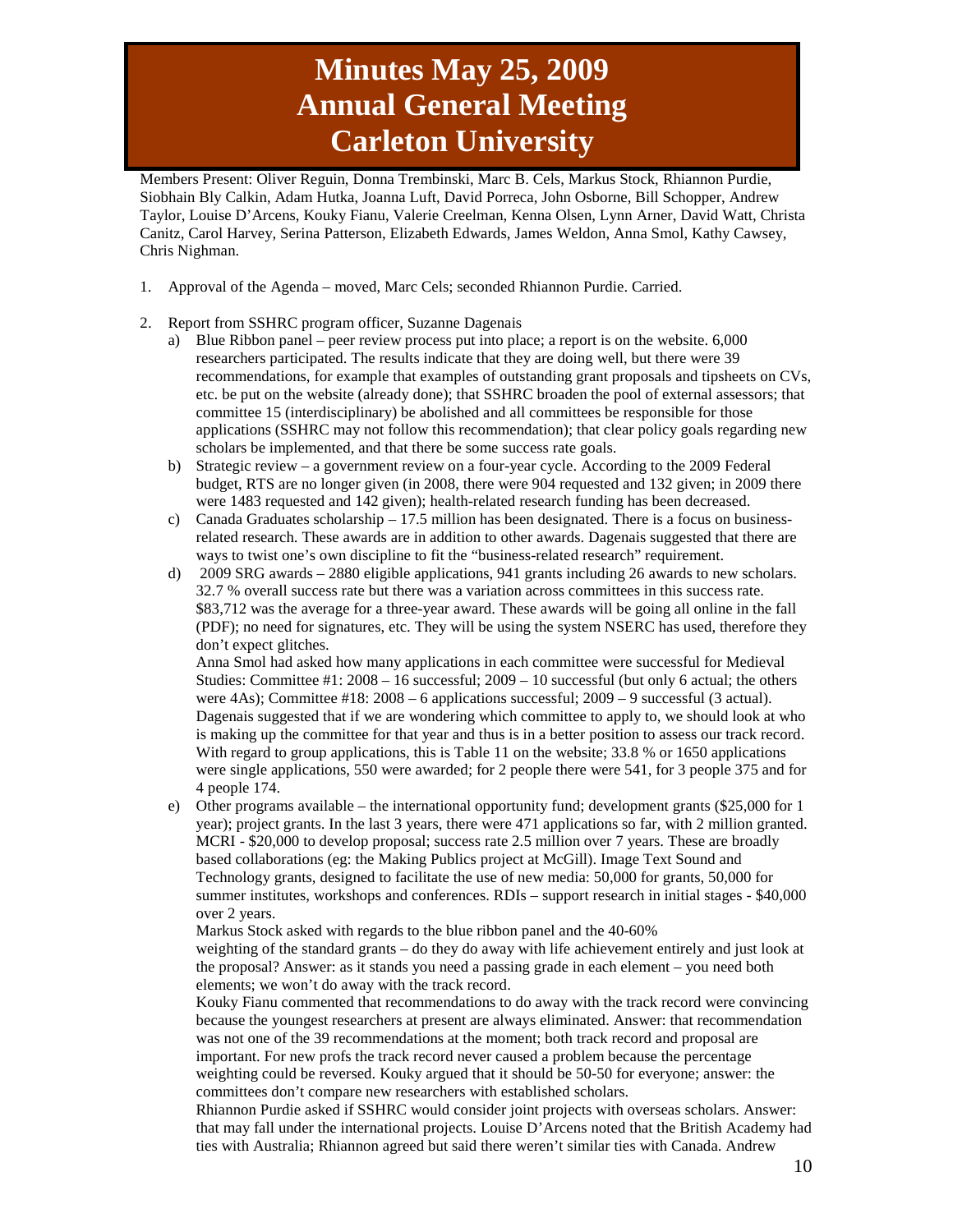Taylor said that to apply for such funds you just have to have a Canadian as a co-applicant, and that they do see applicants with multiple sources of funding (eg. from Quebec).

f) Any messages to bring back to SSHRC?

Anna Smol said that people in the humanities are always concerned when funding becomes targeted (ie: business-related grants). Answer: SRG is still the largest granting category. But the same comment was always given with relation to the RTS – the government feels that it is up to the universities to ensure that there is enough time for research, and the grants were eliminated because faculty salaries are under provincial jurisdiction.

Siobhain Bly Calkin commented that she knows that the business-related funding is in addition to other funding, but the problem is what will happen down the road? Is this going to become part of the standard? Answer: Don't know but it is the mandate of SSHRC to be there for all disciplines.

Carol Harvey said that while SRGs are the largest category they are not adequately funded, and large numbers of people just below the cut-off are new scholars. She asked that SSHRC pursue a larger base of funding for new scholars.

- 3. Approval of 2008 minutes moved Jim Weldon, seconded David Watt. Carried.
- 4. Business arising
	- a) Membership drive last meeting we were concerned with the drop in membership. Kathy Cawsey reported that membership had doubled since last year simply through sending out email reminders to people; there is also a membership drive underway. The first stage was collecting the names and contact information of all medievalists in Canada, and she thanked Serina Patterson, Marc Cels, Donna Trembinski, Sheila Christy, David Watt and Mike Cichon for their time and effort in compiling those lists. The second stage will be for the President to email these people to invite them to the society. The third stage will involve personal contacts by CSM/SCM members at the same university or in the same research field.

Christa Canitz suggested that members consider gift memberships to senior grad students. David Porreca offered that he had a list of medievalists in the KW/Guelph area.

#### 5. Reports

a) President's report – Anna Smol

- i. Anna reported that she was pleased with the way the congress was going, especially the bilingualism and the number of French sessions; she was also pleased with the diversity of session subjects, including history, literary studies, and other Medieval Studies. She noted the joint sessions with the Société des études médiévales du Québec, Grepsomm, and the Atlantic Medieval Association; she hopes these will expand in Montreal. Some sessions were announced in listings by ACCUTE, the Canadian History Society and the Commonwealth Society; these cross-announcements will be continued. Anna asked that people proposing papers suggest possible cross-listings so that she can arrange it with other groups. She also noted that we received an international speaker supporting grant and an interdisciplinary session grant for Louise D'Arcens, and this enabled us to have three plenary sessions this year. She would also like to create a more formalized information display, of conference announcements, calls for papers, etc., and she encourages everyone to bring these.
- ii. The session at Kalamazoo, called Borders, Thresholds and Margins, an international panel incorporating papers on *Piers Plowman* and Chaucer was well-attended and lively. Anna has submitted a proposal for a panel called Image Text and Technology for next year, and invites proposals that cover any two of those three terms. She welcomes suggestions for 2010.
- iii. Jim Weldon and Anna Smol attended a Carmen business meeting at Kalamazoo as well. There was discussion of a proposal for an international medieval doctoral program. Carmen also has a list of projects receiving funding, including the medieval manuscript and semantic web project. Carmen is also forming an advocacy group – we'll see how that develops.
- iv. Anna is in discussion with the Société des études médiévales du Québec to talk about ways to formalize the flow of information between our two societies. She also notes their conference for grad students.
	- v. A redesign of the website is under way; Sharon Wright has created a preliminary sketch which people are invited to view and comment upon. A file will be sent to the advisory board. Serina Patterson has also offered to help with the website.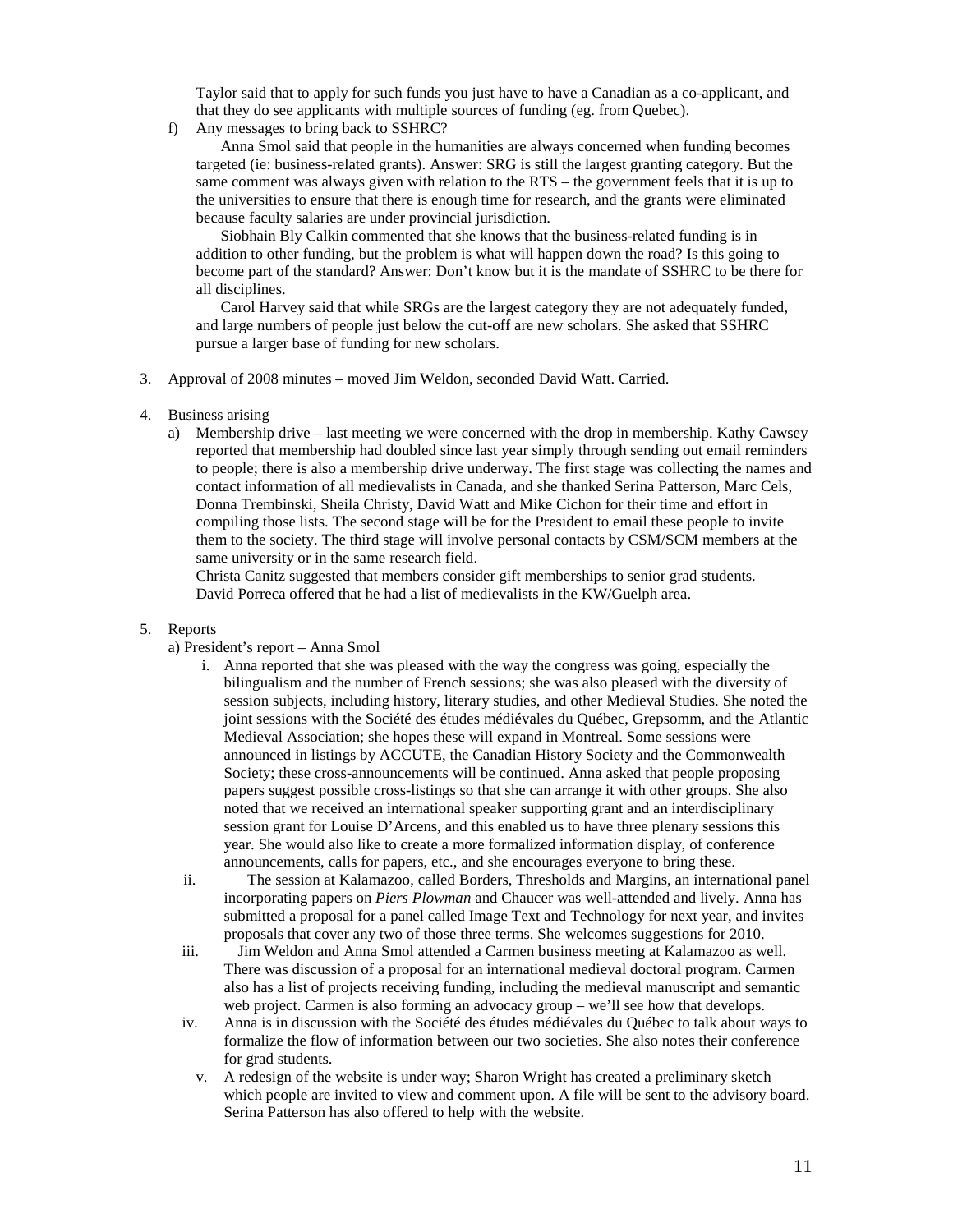- vi. Student Prize last year awarded to Michael Kightley. Students are asked to submit their papers for this year.
- vii. We will have travel funding from SSHRC again; priority will be given to grad students but others may be eligible.

Carol Harvey asked if there was a possibility of creating a joint membership with the Quebec society. Answer: the issue was discussed but we want to talk with the treasurers of each society first.

- b. Vice-President's Report Anna Smol for Suzanne Akbari
	- i. Noted of CSM sponsorship of the Canada Chaucer Seminar
	- ii. Suggested moving to sending Scrinium as a PDF file this would save money and also make it easier to share with other societies

Kathy Cawsey commented that she had had one negative response to sending Scrinium via email. Anna Smol responded that we could do some printed, if people wanted, but mostly email.

 c. Secretary-Treasurer's Report – Kathy Cawsey See attached report.

#### d. Florilegium Editor's Report

i. It was a good year for *Florilegium*: vol.23.2 sent out in January 2008, vol. 24 in June (a festschrift for B. Merrilees guest edited by Carol Harvey), and vol.23.1 in December (a festschrift for S. Delaney (this included colour plates)

- ii. Looking ahead
	- 1. volume 25 (2008) is going to press at the end of June and should be available in the autumn; it is interdisciplinary studies and Scottish medieval studies in memory of Joanne Norman; it includes the 2007 plenary paper on Beowulf and 2 review essays (one on the body and one on Scottish Studies)
	- 2. volume 26 (2009) four papers are already accepted; others are being reviewed. Papers can still be submitted (including this year's plenary papers)
	- 3. volume 27 (2010) Jane Toswell will be the guest editor; Old English studies and the Dictionary of Old English

iii. SSHRC grant – renewed  $10x$  as large for \$22,000 for 2008/9, \$25,000 for 09/20, and \$15,000 for 2010/11, though we didn't get \$5,000 for transition to electronic publishing. Thus *Florilegium* is on sound financial footing and no longer needs money from the society for the next couple of volumes. May need some contribution in two years' time.

iv. Online – F. is developing a presence online; digitization process has begun with the e-text centre at UNB; the last 4 volumes were produced ready for online publication. SSHRC has pulled back from its demand for immediate online open access; there is a transition period. There are issues of searchability and archiving, problems with aggregators (proquest); there are also questions of immediate full access or a moving wall embargo

There will be a change in the fiscal year to the end of the  $31<sup>st</sup>$  of March.

e. Federation Representative's Report – Andrew Taylor

-see attached report

group

i. What CFHSS does – aid to scholarly publishing and journals; runs Congress; lobbying

ii. Regular complaint that funding is inadequate; don't want targeted funding

iii. Good news – federation function as powerfully as it can as a lobby group – playing a canny game (tries to sell itself on immediate relevance, but the bulk of money is still going to traditional research); we haven't been able to get the money we hoped for but we haven't had cuts either.

iii. Drive to open access – complexities and diverse views; copies of report available Siobhain Bly Calkin asked about the ProQuest lawsuit. Answer: this regards a freelance journalist suing with regard to electronic copyright; almost every university library in Canada named in the suit.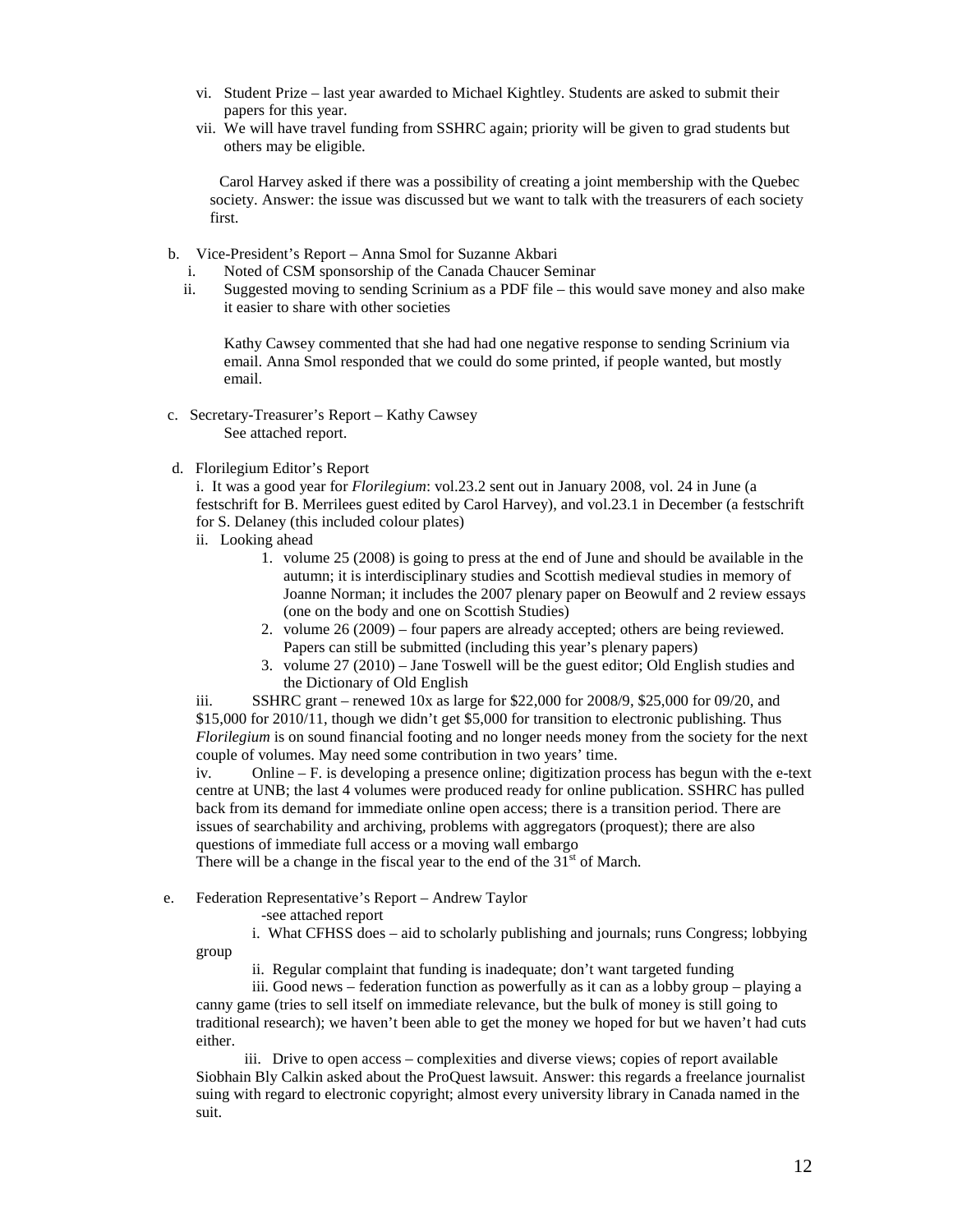Christa Canitz interposed that the journals were drawn in with no choice and are now fighting to be a sub-class excluded from the suit.

Andrew continued that the federation was concerned with author's rights and was lobbying on behalf of teachers' need for easy access for classrooms. The federation wants as free use as is possible for non-commercial areas.

f. CARMEN Report – Jim Weldon

i. Meeting held last year at the university of Poitiers; started as a European group but has become an international network of medieval organizations and institutions; the Americans are starting to take interest.

- ii. Benefits
- marketplace research projects of various countries
- Enabled us to make contact with Australian organization
- Hosted a business lunch at Kalamazoo
- International projects have been successful for large research grants
- A database for unfunded research to find colleagues to forge research allowances

Anna Smol interjected that there is information on projects and research reports available, and that the University of Saskatchewan is involved in the project for international doctoral programs. We may get an email asking for information for the research fair.

Motion to approve these reports: moved by Kenna Olson, seconded by Carol Harvey. Carried.

- 6. Prizes
	- a. Labarge Sîan Echard for *Printing the Middle Ages* (submitted by Anna Smol on behalf of the committee)
	- b. Boyle Laura Marchiori for "Art and Reform in  $10^{th}$  c. Rome" (submitted by Elizabeth Edwards)
- 7. Elections Suzanne Akbari doesn't feel able to take on the leadership, so Anna Smol will accept another year as president. Kathy Cawsey will be on maternity leave and asks for a one-year substitute for Secretary-Treasurer. The slate is as follows:
	- a. President (1 year) Anna Smol
	- b. Vice President (1 year) Elizabeth Edwards
	- c. Secretary-Treasurer (1 year) Marc Cels
	- d. Florilegium Christa Canitz
	- e. Labarge Prize Bill Schipper
	- f. Boyle Prize John Osborne
	- g. Past President (1 year) Jim Weldon
	- h. Advisory board
		- i. Continuing Tony Healey, David Watt, John Osborne, Sharon Wright
		- ii. New Oliver Reguin, Donna Trembinski, David Porreca, Adam Hutka (student rep)

Motion to accept the slate: moved by David Watt, seconded by Carol Harvey. Carried.

- 8. Members' news
	- a. AMA Atlantic Medieval Association Donna Trembinski reported that the new association was born last fall to "foster scholarly connections in the Atlantic Region". She announced a conference to be held at the end of August and invited proposals from anyone interested; the themes will be the North Atlantic Middle Ages and Marx in the Middle Ages.
	- b. David Porreca announced a project to digitize the complete works of Albert the Great.
	- 9. Adjournment Anna Smol extended a thank you to John Osborne and the local organizers of Congress; thanks to the executive and advisory board.

Motion to adjourn: moved by David Porreca, seconded by Valerie Creelman. Carried. Minutes submitted by Kathy Cawsey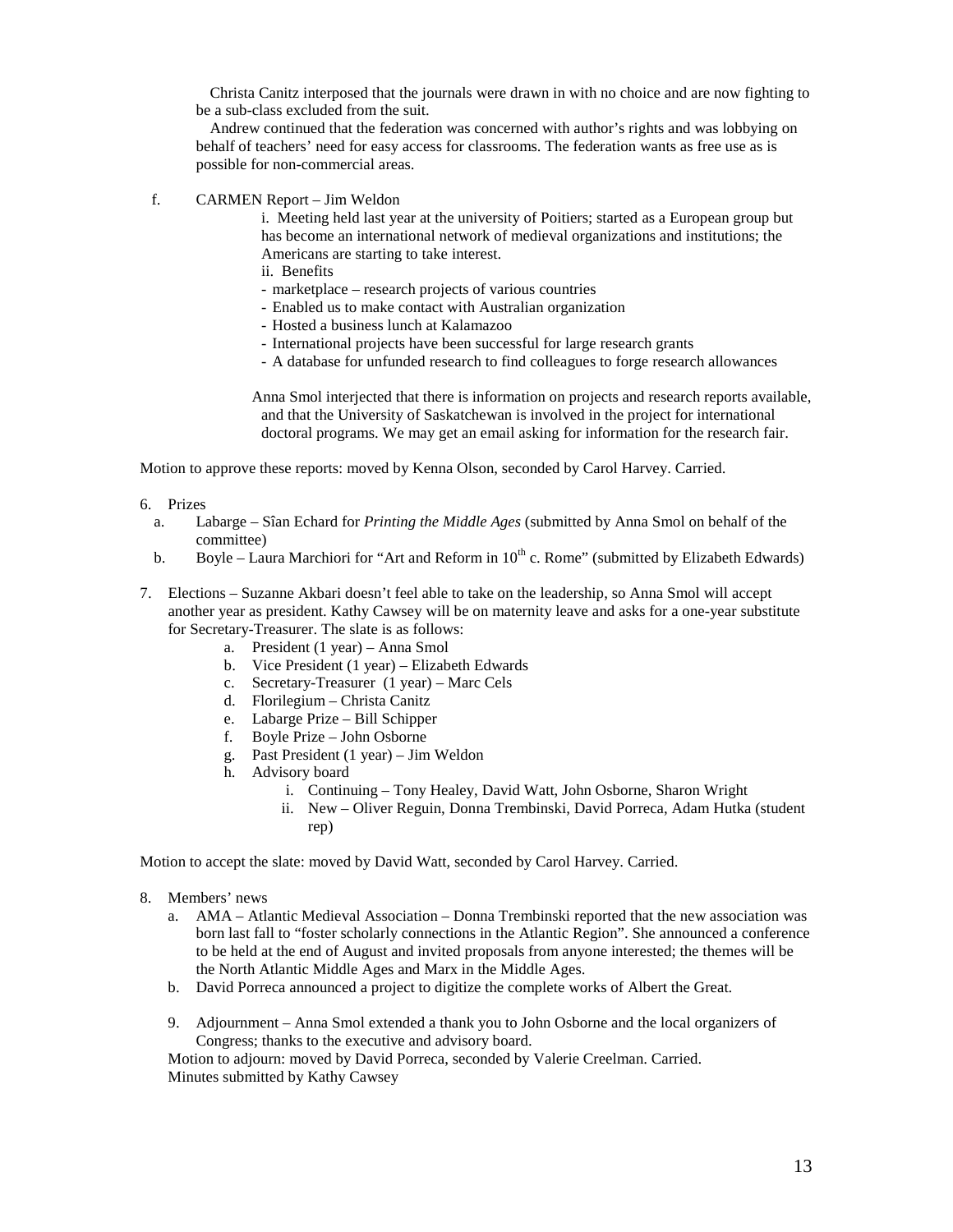# **The 2009 Margaret Wade Labarge Prize**

### **Siân Echard,** *Printing the Middle Ages*

Siân Echard has written an admirable work of mature scholarship. Her erudition shines through on every page, but the book is nonetheless very accessible and will reach a broad audience. Echard is especially clear on the twisted partisan and commercial routes by which medieval texts reached us. Her analysis of the nationalistic 'Englishing' of both Gower and Froissart by the deliberate eclipsing of Gower's French and Latin texts in successive editions, and by the focus on reporting about the English in those of Froissart, is especially striking and valuable. The discussion of the representation of Old English as archaic, primitive and 'limited' via strategies of printing and publishing is brilliant, and tells the non-specialist much that is new about both Old English literature and its publishing history in the early modern period. The greatest strength of the book is its analysis of the texts produced and the approaches engaged in by scholars (particularly gentleman and lady scholars) and adapters over the years. Echard is also at the cutting edge of textual studies scholarship, especially in her summary of the important issues which surround digitizing manuscripts. Collectively, the essays represent a fine example of the new scholarship that is coming to be identified as medievalism. This book about the early modern and modern reception of the Middle Ages addresses issues that are increasingly crucial to our field, and does so in prose is elegant and highly readable.

---The Margaret Wade Labarge Prize Committee Murray McGillivray, Chair; Andrew Gow; Cynthia Neville; M.J. Toswell

# **The 2009 Leonard E. Boyle Dissertation Prize**

### **Dr. Laura Marchiori,** *Art and Reform in Tenth-Century Rome – the Paintings of S. Maria in Pallara*

The committee has agreed to award the Leonard E. Boyle Dissertation prize for 2009 to Laura Marchiori for her dissertation entitled *Art and Reform in Tenth-Century Rome—the Paintings of S. Maria in Pallara*. Dr. Marchiori's work was supervised by Dr. John Osborne. The thesis carefully and thoroughly considers the iconographic program found in this ancient site, which is in itself a valuable contribution to scholarship. The depth and breadth of Dr. Marchiori's scholarship is truly impressive. In particular, her familiarity with a vast range of textual sources from Rome and elsewhere, which she uses to flesh out the meaning of the paintings, provides a strong inter-disciplinary basis for her work. Her thesis contains an argument for the dating of the paintings in light of precise textual allusions and contemporary historical events. This dissertation grows and develops as it goes; after establishing a platform for understanding the basic program, Dr. Marchiori goes on to put forward an original and intriguing argument for the ways in which the refiguring of the images of apostles on the shoulders of prophets, of the sagittation of St. Sebastien, and the representation of St. Zoticus, together enact a complex visual realization of the reforming spirit in that church in the tenth-century. The thesis demonstrates both a command of the field and an original and fascinating new intervention. Her work was also a pleasure to read.

### ---The Boyle Prize Committee

Elizabeth Edwards, Chair; Dominique Marner, University of Guelph; Dorothy Bray, McGill University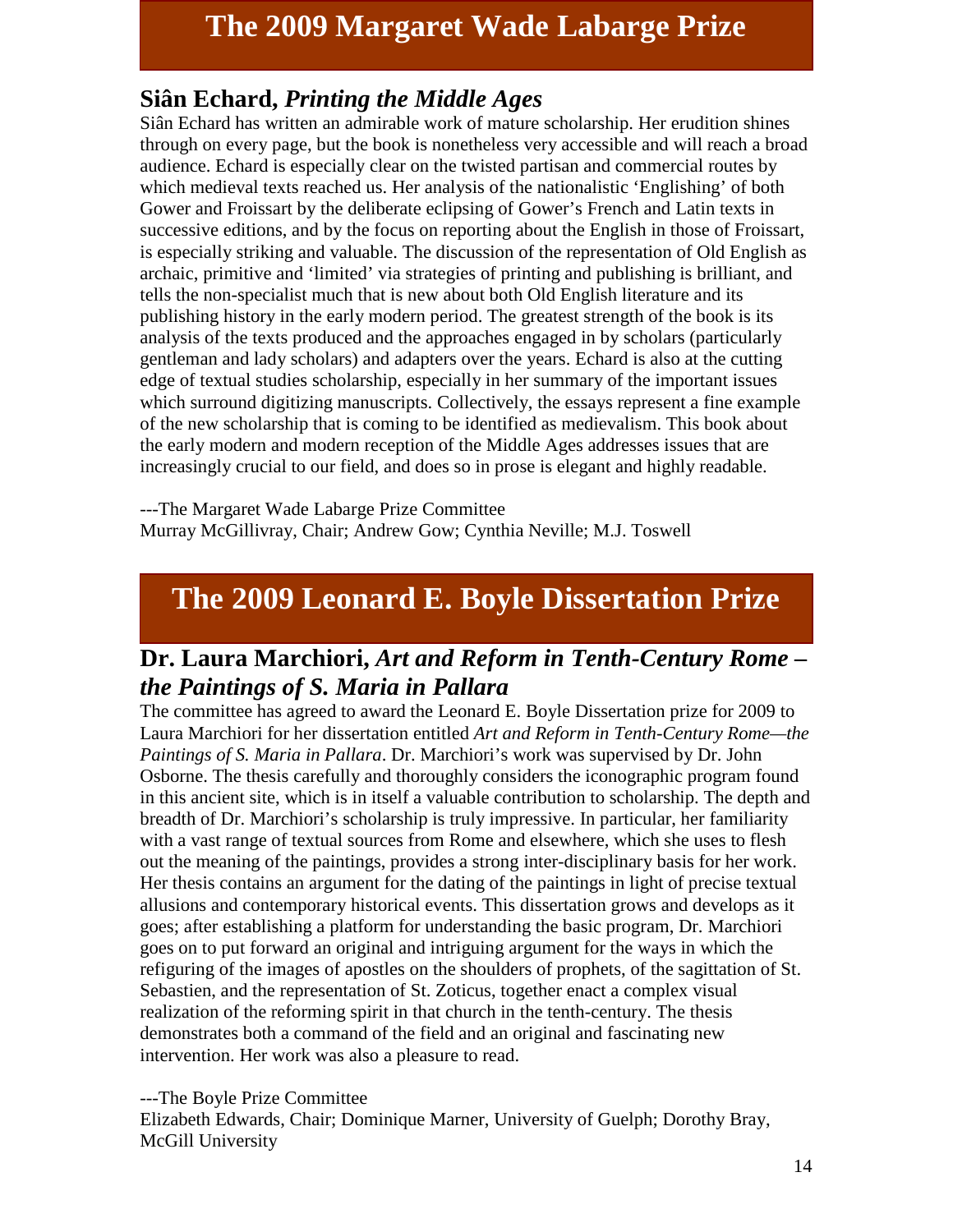# **News of Members / Nouvelles**

**Erik Kwakkel** has been awarded a three-year NWO Vidi grant of 800 K Euros (\$1.25 million Canadian) for his project "Turning over a New Leaf: Manuscript Innovation in the Twelfth-Century Renaissance." He will be taking up a position at Leiden University, Institute for Cultural Disciplines, beginning in May 2010. Details of his project can be found at<http://www.hum.leiden.edu/icd/research/news/vacancies.html>

**Pierre Payer** passed away at his home in Dartmouth, Nova Scotia on August 25, 2009. Professor Payer taught philosophy at Mount Saint Vincent University from 1968 – 2001 and was awarded the rank of Professor Emeritus when he retired from full-time teaching. He was the author of several translations and books, including *Sex and the Penitentials: The Development of a Sexual Code, 550–1150* (1984), *The Bridling of Desire: Views of Sex in the Later Middle Ages* (1993), and *Sex and the New Medieval Literature of Confession, 1150–1300* (2009).

# **CARMEN announcements**

#### **CSM is a national partner in CARMEN (the Co-operative for the Advancement of Research through a Medieval European Network).**

#### **From the CARMEN executive:**

CARMEN (the Co-operative for the Advancement of Research through a Medieval European Network) is delighted to announce that it has secured funding for its activities through 2013. We are grateful to the Worldwide Universities Network (WUN) and its partner universities Bergen, Bristol, Western Australia and York, working together with partners at Arizona State University, the Central European University in Budapest, Groningen University and the Institute of Philosophy, Academy of Sciences of the Czech Republic, for their generous support.

We have this week had final confirmation of major funding for two CARMEN developed European Science Foundation bids (cumulatively worth almost 2 million euros). Both the Cuius Regio project, led by Dick de Boer (Groningen) and the Saints' Cults project, led by Nils Holger Petersen (Copenhagen) were two of only three projects funded under the Eurocore theme of "Regional Identities."

CARMEN seeks to shape opportunities for medievalists by influencing the research strategies of national and international funding bodies. This pro-active approach was central to the two successful ESF bids which were submitted under an over-arching theme proposed by Professor de Boer, founding Academic Director of CARMEN. In the coming year, we are targeting the development of funding opportunities for medievalists within the European Union Framework 7 and Framework 8 Programmes and within the ESF. A central dimension of how CARMEN is approaching European funding opportunities involves fully incorporating the global research community into its research projects. As a result, US and Australian scholars have benefited from the projects funded so far.

We are currently developing a number of potential research areas, planning a matchmaking event for the Annual Meeting in Tallinn (17-19 September 2010) and extending our membership to include partners in Latin America and East Asia.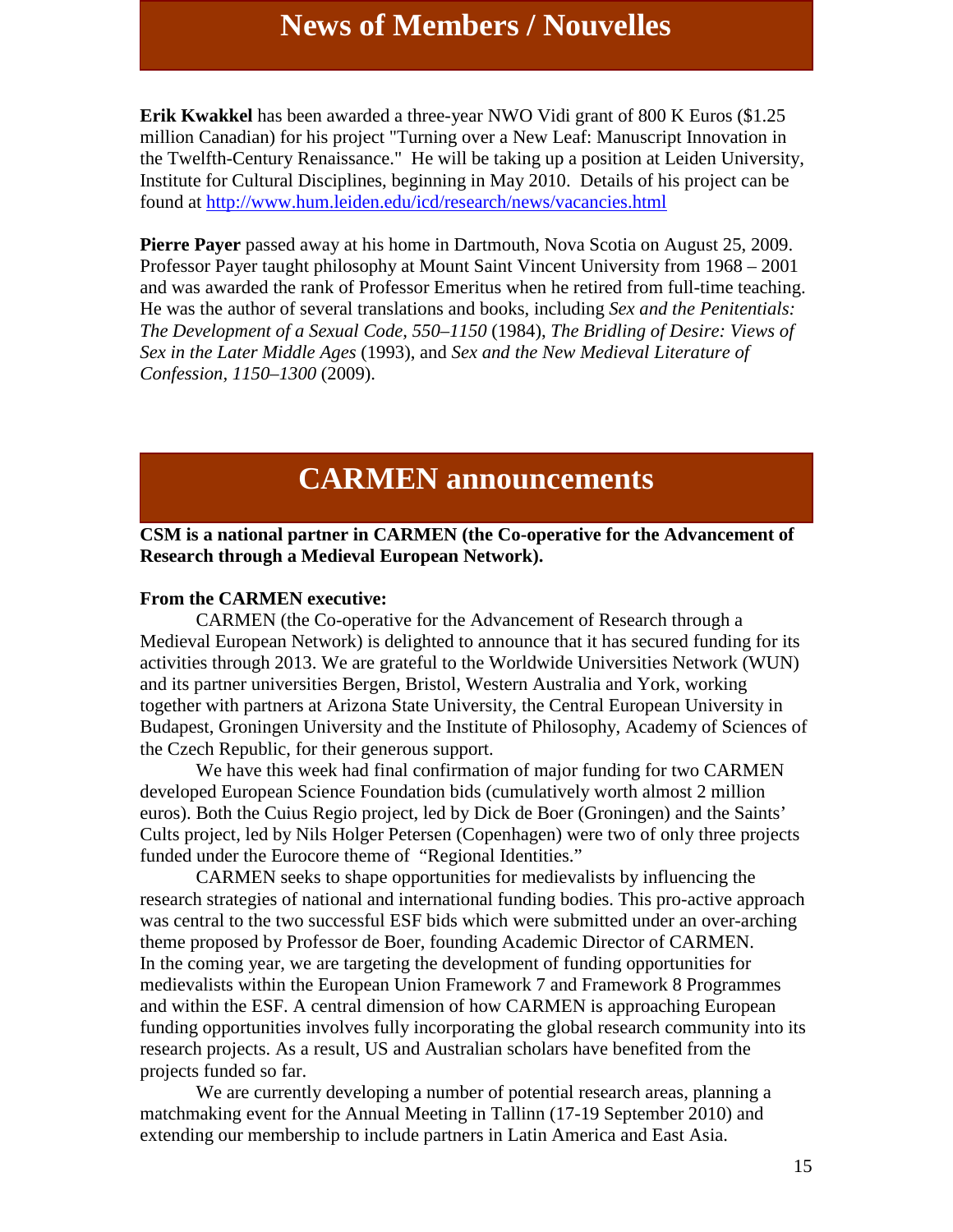Finally, we would like to thank all you who have been involved in CARMEN activities and who have contributed to its growth. The recent funding successes encourage us with our approach and suggest we are on the verge of making a step-change in research into the Middle Ages.

CARMEN website: [www.carmen-medieval.eu](http://www.carmen-medieval.eu/) / WUN website: [www.wun.ac.uk](http://www.wun.ac.uk/)

#### **The Online Froissart <http://www.hrionline.ac.uk/onlinefroissart>**

With generous support from the Arts and Humanities Research Council, the Online Froissart was launched on 31 March 2010. It offers scholars more than 100 transcriptions from manuscript witnesses covering Books I, II and III of the Chronicles, a powerful collation tool and a search engine. With essays, commentaries and notes on the history, politics and personalities of the 14th century, plus links to several manuscript facsimiles viewable alongside some of the texts, the resource also includes a new translation into modern English of selected chapters from the first three Books of the Chronicles, and a direct link to the online Dictionnaire du Moyen Français (CNRS – Laboratoire ATILF). The European launch coincides with the inauguration on 31 March 2010 of an international exhibition on Froissart's Chronicles and the Hundred Years' War at the Musée de l'Armée, Hôtel national des Invalides, Paris (2 April to 4 July 2010). A round table presentation and discussion follows at the 45th International Congress on Medieval Studies, 14 May 2010, Western Michigan University, Kalamazoo. An introductory seminar and presentation is scheduled for June 2010 at the University of Liverpool.

Emeritus Professor Peter Ainsworth, BA, MA, D. de Litt, FRHistS Chevalier dans l'Ordre des Palmes Académiques Project Director, AHRC Online Froissart Project Department of French, School of Modern Languages and Linguistics University of Sheffield

### **Le Centre d'Etudes Supérieures de Civilisation Médiévale organise à Poitiers un colloque international du 4 au 8 juillet 2011 sur le thème**

### **DES NAINS OU DES GÉANTS? EMPRUNTER, CRÉER AU MOYEN ÂGE**

Il s'inscrit dans la tradition d'études interdisciplinaires menées par le Centre dans des domaines aussi variés que l'histoire des savoirs et des idées, des formes et des techniques, des représentations et des pratiques sociales. Ce thème général entend analyser plus précisément les processus de formation d'une civilisation médiévale en mesurant les tensions entre tradition et innovation, entre reprise et création. L'image, parfois figée, d'un Moyen Âge qui emprunte ou reprend ce qui lui préexiste, peut ainsi être revisitée par l'analyse de la nature, du contenu, des modalités et de la finalité de ces emprunts pour entrevoir des phénomènes plus complexes comme la recomposition ou le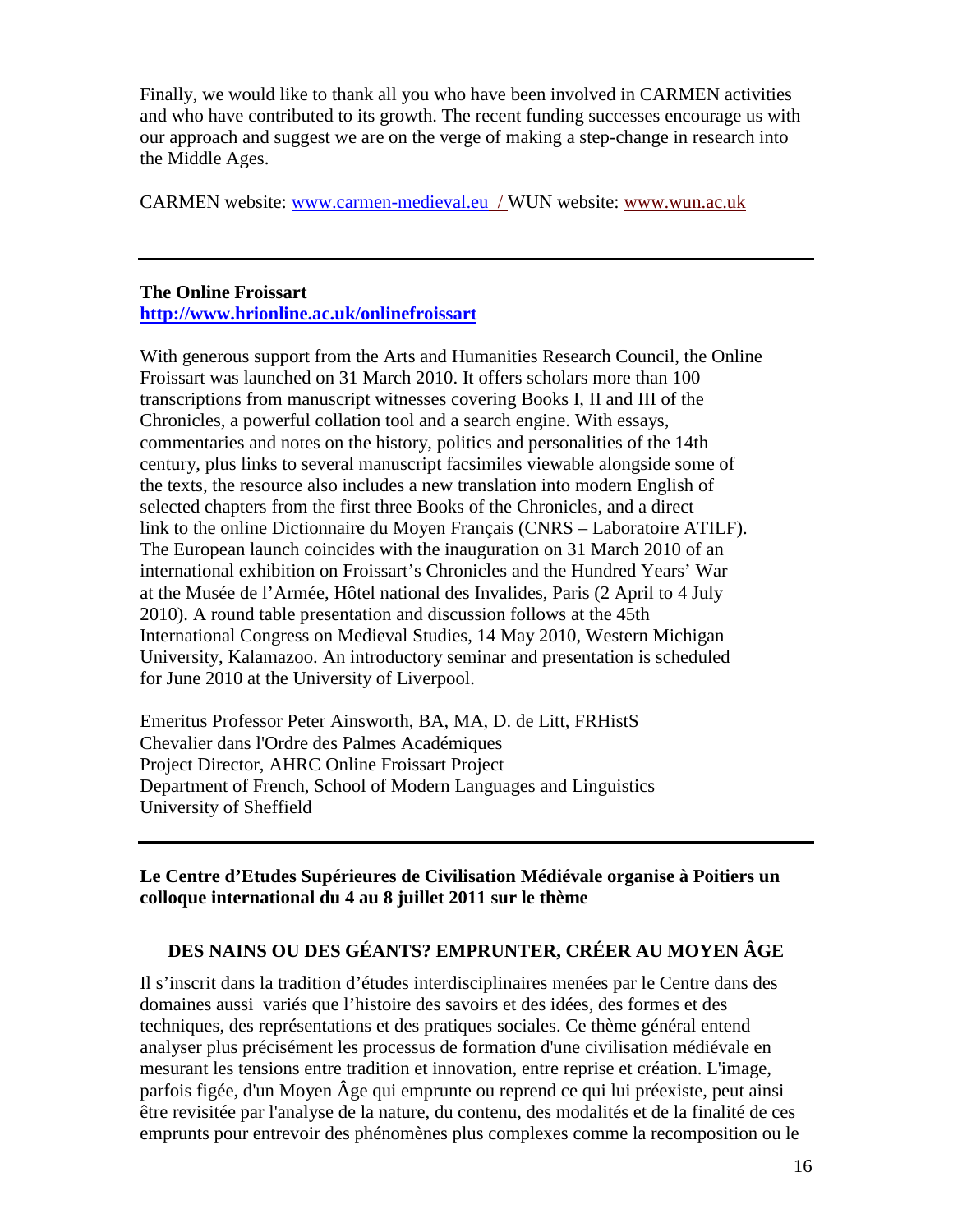déplacement, construits à partir de référence(s), d'allusion(s), d'influences et de choix. Passifs ou délibérés, individuels ou collectifs, éphémères ou durables, ces réaménagements doivent être considérés comme autant de créations nouvelles témoignant de la vitalité du Moyen Âge et de sa capacité à façonner un paysage culturel en perpétuel mouvement. Ce colloque se déroulera dans le cadre des Semaines d'études médiévales organisées depuis plus de 50 ans au CESCM ; moment privilégié de rencontre entre médiévistes et étudiants internationaux, cette circonstance particulière permettra surtout au colloque d'alterner les conférences, les communications et les tables rondes dans un climat de discussion et d'échanges.

### **The Centre d'Études Supérieures de Civilisation Médiévale (CESCM) is to organise an international conference from the 4th to the 8th of July 2011 on the following theme:**

#### **DWARFS OR GIANTS?**

#### **APPROPRIATION AND CREATION IN THE MIDDLE AGES**

The conference theme fully reflects the tradition of interdisciplinary study promoted by the CESCM in fields as varied as the history of ideas, architectural forms and techniques, representations, literary or otherwise, and social practices. The general intention is to analyse the processes inherent in the formation of medieval civilisation by assessing the tensions between tradition and innovation, appropriation and creation.

The often-stilted image of the Middle Ages as a period in which what exists is merely borrowed and reused is susceptible to re-examination through an analysis of the nature, content, modalities and aims of such appropriations, thus allowing for the emergence of more complex phenomena such as recomposition or innovation fuelled by conscious choice in areas of reference, allusion and influence. Such developments, whether passive or deliberate, individual or collective, fleeting or sustainable, ought to be seen in terms of new points of departure, witnesses to the vitality of the Middle Ages and its ability to refashion and nourish a cultural landscape in constant evolution.

The conference will take place within the framewotk of the *Semaines Médiévales* which have been at the heart of the Centre's activities for over fifty years. The event, bringing together specialists and students from all over the world, will provide a stimulating setting for conference papers and round-table discussions in a spirit of free exchange and debate.

### **Scrinium: Send us your news! Envoyez-nous de vos nouvelles!**

*Scrinium* est publié deux fois par année par la Société canadienne des médiévistes et distribué gratuitement à ses membres. La date de tombée pour le prochain numéro est le 30 septembre 2010.

**Scrinium** is published twice annually by the Canadian Society of Medievalists and is distributed free of charge to members. Deadline for inclusion in the next issue is 30 September 2010. Send us news of your recent activities: publications, major grants, new appointments, new programs, conference announcements.

Elizabeth Edwards: eedward2@dal.ca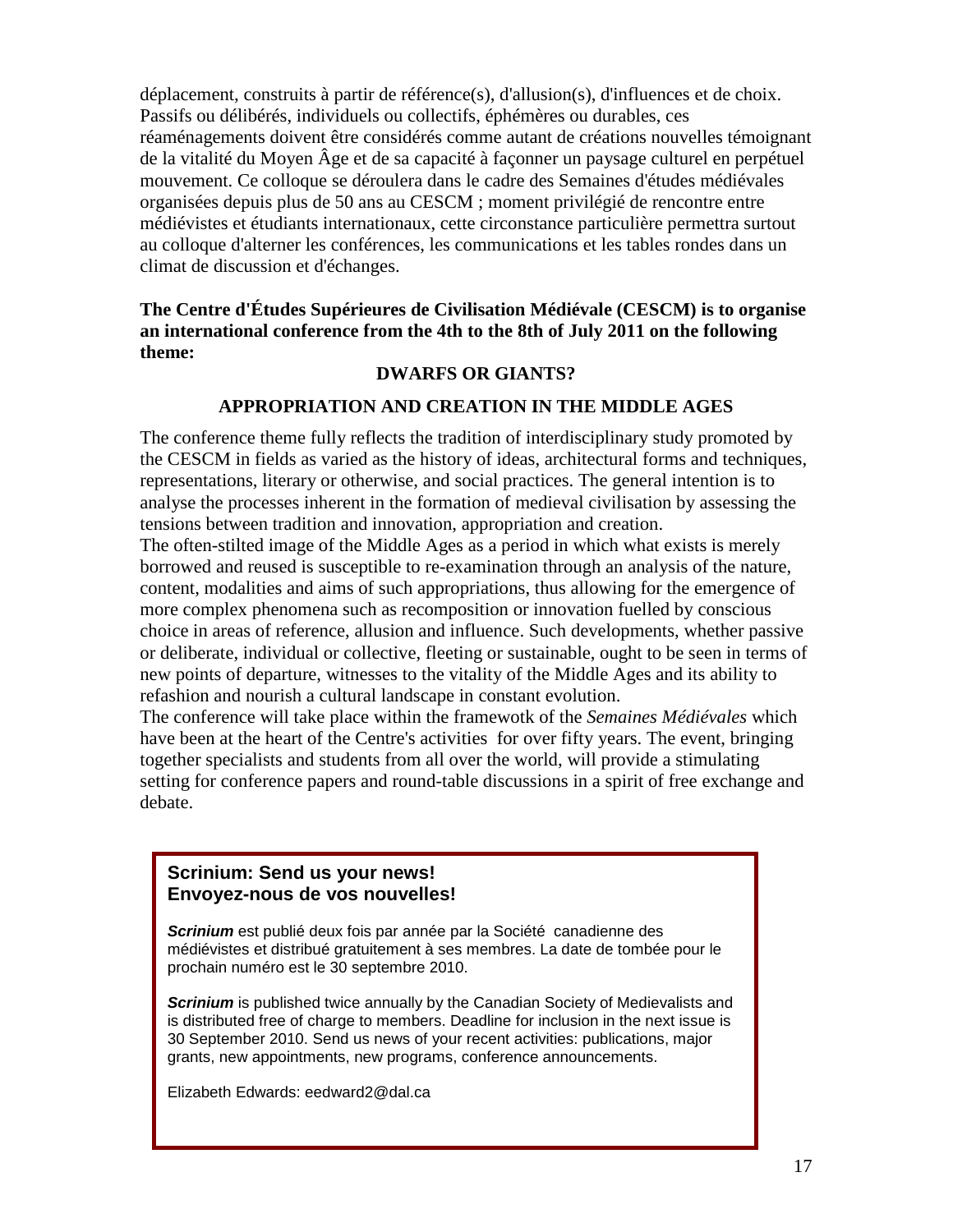### **CSM Officers / Officiers de la Société 2009-2010**

**President:** Anna Smol (Mount Saint Vincent) **Vice-President:** Elizabeth Edwards (King's) **Secretary-Treasurer:** Marc Cels (Athabasca) **Past President:** James Weldon (Wilfrid Laurier) *Florilegium Editor: Christa Canitz (New Brunswick)* 

#### **Advisory Board:**

Toni Healey (Toronto) Adam Hutka (Dalhousie) John Osborne (Carleton) David Porreca (Waterloo) Olivier Reguin (UQAM) Donna Trembinski (St. Francis Xavier) David Watt (Manitoba) Sharon Wright (Saskatchewan)

#### **Representative to the CFHSS:**Andrew Taylor (Ottawa)

**Boyle Chair:** John Osborne (Carleton) **Labarge Chair:** Bill Schipper (Memorial) **Website:** James Weldon (Wilfrid Laurier)

#### **Past Presidents:**

James Weldon Carol Harvey Andrew Taylor Jacqueline Murray Paul Dutton Joanne Norman Hans Runte Margaret Wade Labarge Canadian Society of Medievalists Société canadienne des médiévistes **[http://www.csm.wlu.ca](http://www.csm.wlu.ca/)**

*Florilegium*  **<http://www.csm.wlu.ca/>**

Congress / Congrès 2010 **<http://www.congress2010.ca/>**

International Congress on Medieval Studies **<http://www.wmich.edu/medieval/> [congress/](http://www.wmich.edu/medieval/)**

**CARMEN <http://www.carmen-medieval.eu/>**

Société des études médiévales du Québec (SEMQ) **<http://www.er.uqam.ca/nobel/semq/>**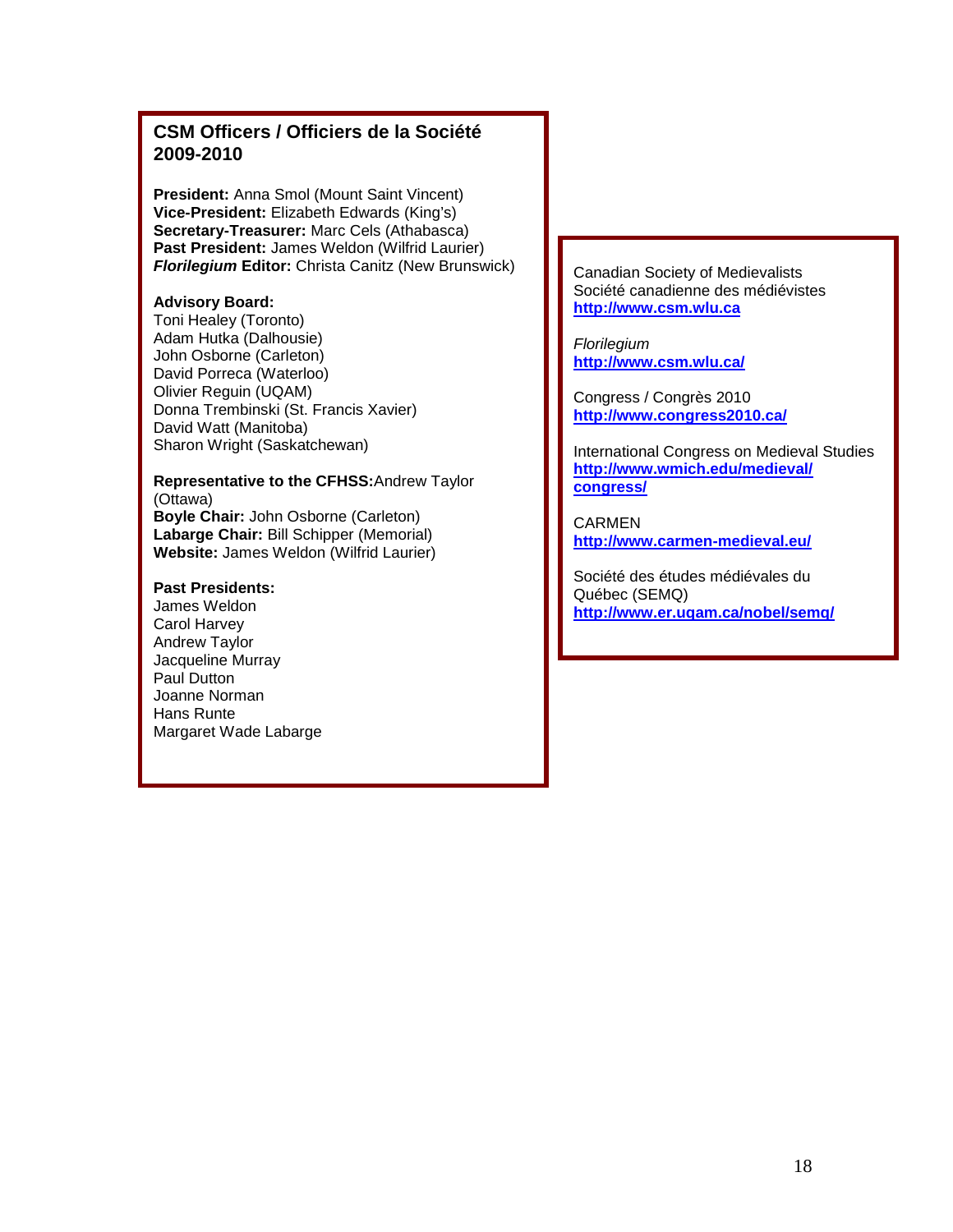#### **MEMBERSHIP RENEWAL 2009-2010**

Membership fees for 2009-2010 are now due. Annual membership fees for Regular members are \$35.00; fees for unwaged or retired members are \$30.00. Student membership is \$25.00.

Please make cheques or money orders payable to the "Canadian Society of Medievalists". Cheques must be drawn on a Canadian bank; if you do not live in Canada or do not have a chequing account, please pay by money order. Do not send cash.

Paid-up members of the Society will receive *Florilegium*, as well as the Society's twice yearly newsletter, *Scrinium*.

Please indicate your membership category and return this form to the Secretary-Treasurer:

Prof. Marc B. Cels Athabasca University--Edmonton 1200, 10011-109 St. Edmonton Alberta Canada T5J 3S8 marcc@athabascau.ca

■ Regular Membership, including *Florilegium* (\$35.00)

Unwaged or Retired Membership, including *Florilegium* (\$30.00)

Student Membership, including *Florilegium* (\$25.00)

One-year subscription to *Mediaeval Studies* at special members' rate of \$54.00

 $\Box$  One-year membership in the Atlantic Medieval Association (\$15.00)

### **TOTAL ENCLOSED \$ \_\_\_\_\_\_\_\_\_\_\_\_\_\_\_\_\_\_\_\_**

| Members' contact information will be used for CSM business such as mailings (including<br>Florilegium and registration packages for the CFHSS Congress) and occasional email<br>correspondence. |
|-------------------------------------------------------------------------------------------------------------------------------------------------------------------------------------------------|
| $\Box$ My contact information may be released to other CSM members on request, at the<br>discretion of the Secretary-Treasurer.                                                                 |
| $\Box$ Please restrict the use of my contact information to CSM regular business only.                                                                                                          |
| $\Box$ Other restrictions                                                                                                                                                                       |